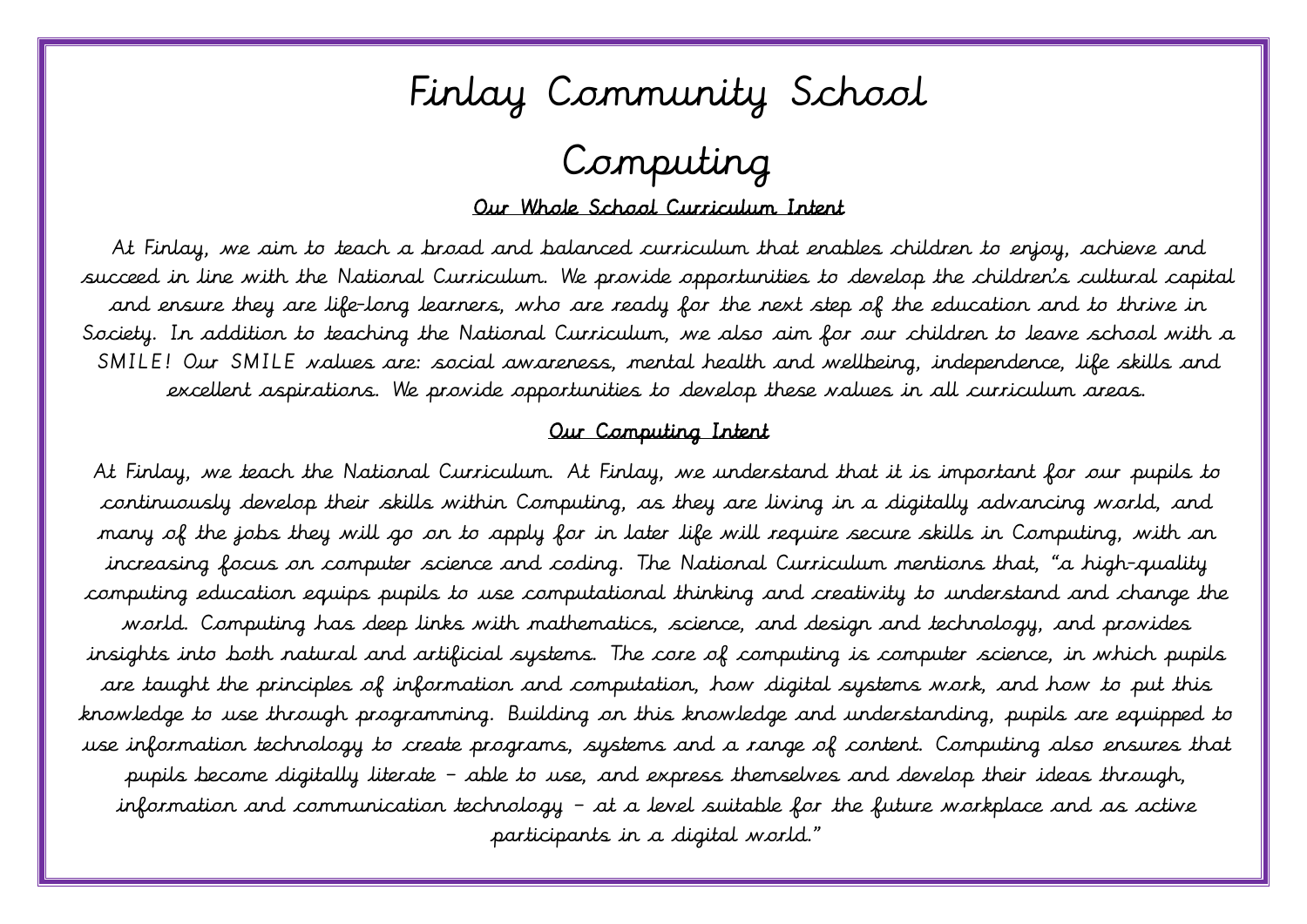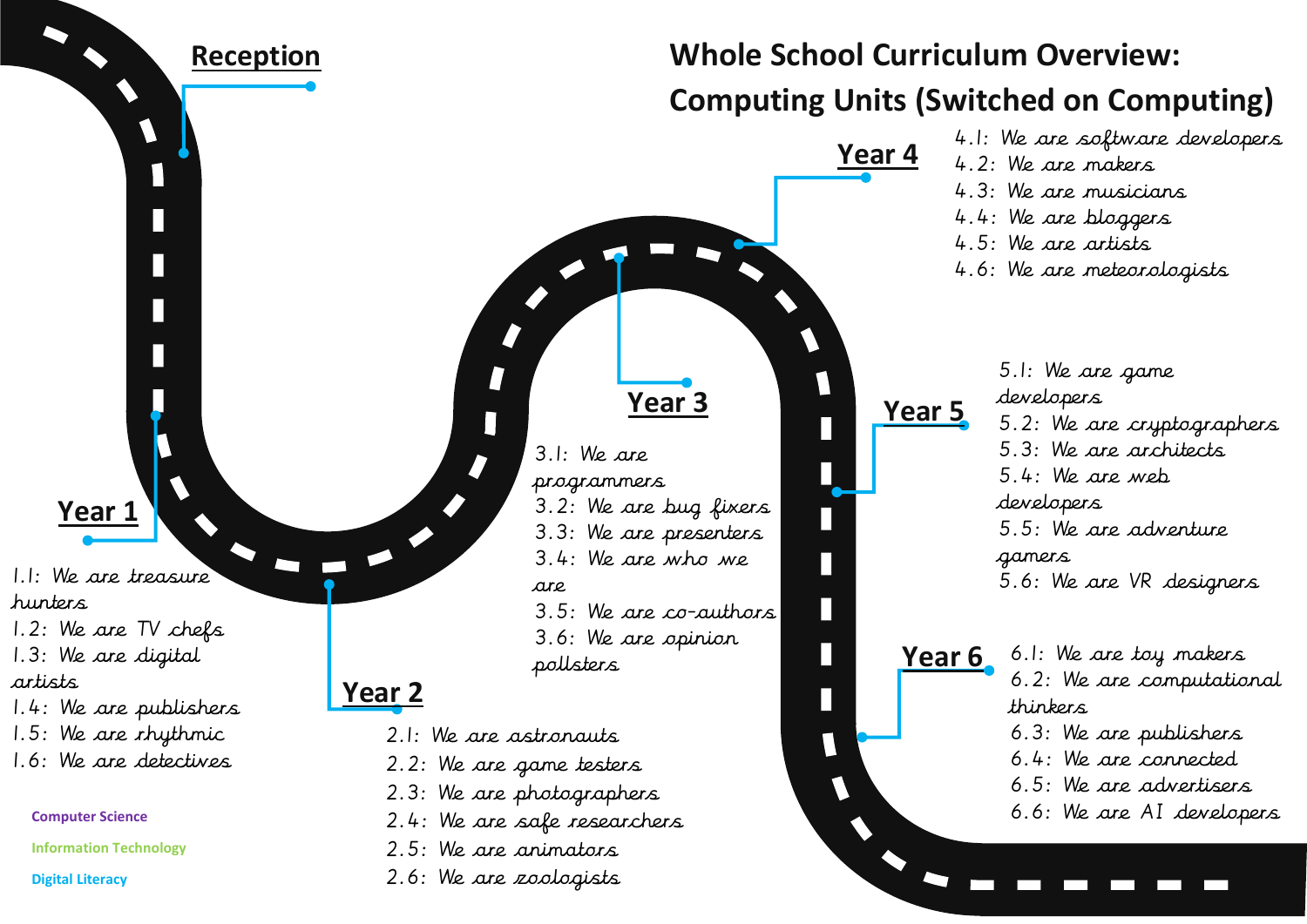### **Computing Coverage Term by Term (EYFS – Year 6)**

|                |                                                             | Autunn Tern                                                              |                                                                          | Spring Term                                                                   |                                                                          | Summer Term                                                                  |
|----------------|-------------------------------------------------------------|--------------------------------------------------------------------------|--------------------------------------------------------------------------|-------------------------------------------------------------------------------|--------------------------------------------------------------------------|------------------------------------------------------------------------------|
|                | Autumn 1                                                    | Autumn 2                                                                 | Spring 1                                                                 | Spring 2                                                                      | Summer 1                                                                 | Summer 2                                                                     |
| Reception      | It's Good to<br>be Me                                       | Let's Celebrate                                                          | Once Upon a Time                                                         |                                                                               | Are we nearly<br>there yet?                                              | Moving on up!                                                                |
| Computing Unit |                                                             |                                                                          |                                                                          |                                                                               |                                                                          |                                                                              |
| Year 1         |                                                             | Finlay Toy Factory                                                       |                                                                          | Where oh Where is Finlay Bear                                                 |                                                                          | The Great Space Race                                                         |
| Computing Unit | $1.1:$ We are<br>treasure<br>hunters<br>Computer<br>science | 1.2: We are TV<br>chefs<br>Information<br>Technology<br>Digital Literacy | $1.3:$ We are<br>digital artists<br>Information<br>Technology<br>Digital | 1.4: We are<br>publishers<br>Information<br>Technology<br>Digital<br>Literacy | $1.5:$ We are<br><i>rhythmic</i><br>Information<br>Technology<br>Digital | $1.6:$ We are<br>detectives<br>Information<br>Technology<br>Digital Literacy |
|                |                                                             | Computer<br>science                                                      | Literacy                                                                 |                                                                               | Literacy                                                                 |                                                                              |
| Year 2         |                                                             | Heroes in History<br>Florence Nightingale and Mary<br>Seacole            | Around the World in  Days<br>Passport theme                              |                                                                               | The Great Fire of London & The<br>Tudars                                 |                                                                              |
| Computing Unit | $2.1:$ We are<br>astronauts                                 | $2.2:$ We are<br>game testers                                            | $2.3:$ We are<br>photographers                                           | $2.4:$ We are<br>safe<br>researchers                                          | $2.5:$ We are<br>animators                                               | $2.6:$ We are<br>zoologists                                                  |
|                | Computer<br>science                                         | Computer<br>science<br>Digital Literacy Digital Literacy                 | Computer<br>science<br>Irformation<br>Technology                         | Information<br>Technology<br>Digital<br>Literacy                              | Information<br>Technology<br>Digital<br>Literacy                         | Information<br>Technology<br>Digital Literacy                                |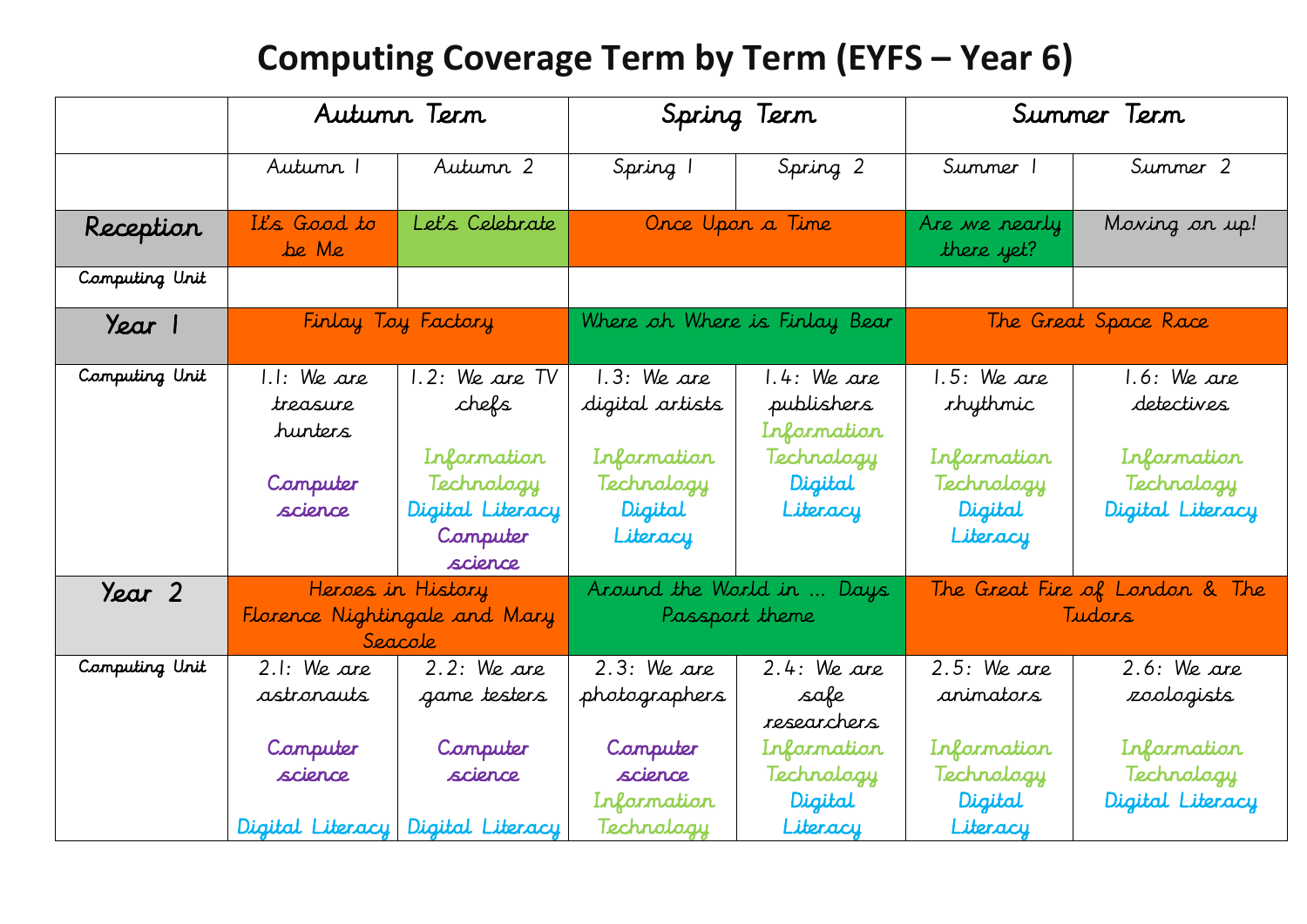|                |                                                                |                                                | Digital<br>Literacy                                                                                   |                                                                                                      |                                                                         |                                                                                                                  |
|----------------|----------------------------------------------------------------|------------------------------------------------|-------------------------------------------------------------------------------------------------------|------------------------------------------------------------------------------------------------------|-------------------------------------------------------------------------|------------------------------------------------------------------------------------------------------------------|
| Year 3         | Rock and Roll!<br>Stone Age and Iron Age                       |                                                | Deadly Disasters                                                                                      |                                                                                                      |                                                                         | Navigating the Nile/<br>Ancient Egyptians                                                                        |
| Computing Unit | $3.1:$ We are<br>programmers                                   | $3.2:$ We are<br>bug fixers                    | $3.3:$ We are<br>presenters                                                                           | $3.4:$ We are<br>who we are                                                                          | $3.5:$ We are<br>co-authors                                             | $3.6:$ We are<br>opinion pollsters                                                                               |
|                | Computer<br>science                                            | Computer<br>science                            | Information<br>Technology<br>Digital<br>Literacy                                                      | Information<br>Technology<br>Digital<br>Literacy                                                     | Computer<br>science<br>Information<br>Technology<br>Digital<br>Literacy | Computer science<br>Information<br>Technology<br>Digital Literacy                                                |
| Year 4         | Rotten Romans                                                  |                                                |                                                                                                       |                                                                                                      |                                                                         |                                                                                                                  |
|                |                                                                | Glorious Glevum                                |                                                                                                       | Journey to the River Sea!<br>Come Sail with Me!                                                      |                                                                         | Ancient Greeks                                                                                                   |
| Computing Unit | $4.1:$ We are<br>software<br>developers<br>Computer<br>science | $4.2:$ We are<br>makers<br>Computer<br>science | $4.3:$ We are<br>musicians<br>Computer<br>science<br>Information<br>Technology<br>Digital<br>Literacy | $4.4:$ We are<br>bloggers<br>Computer<br>science<br>Information<br>Technology<br>Digital<br>Literacy | $4.5:$ We are<br>artists<br>Information<br>Technology                   | Olympics<br>$3.6:$ We are<br>meteorologists<br>Computer science<br>Information<br>Technology<br>Digital Literacy |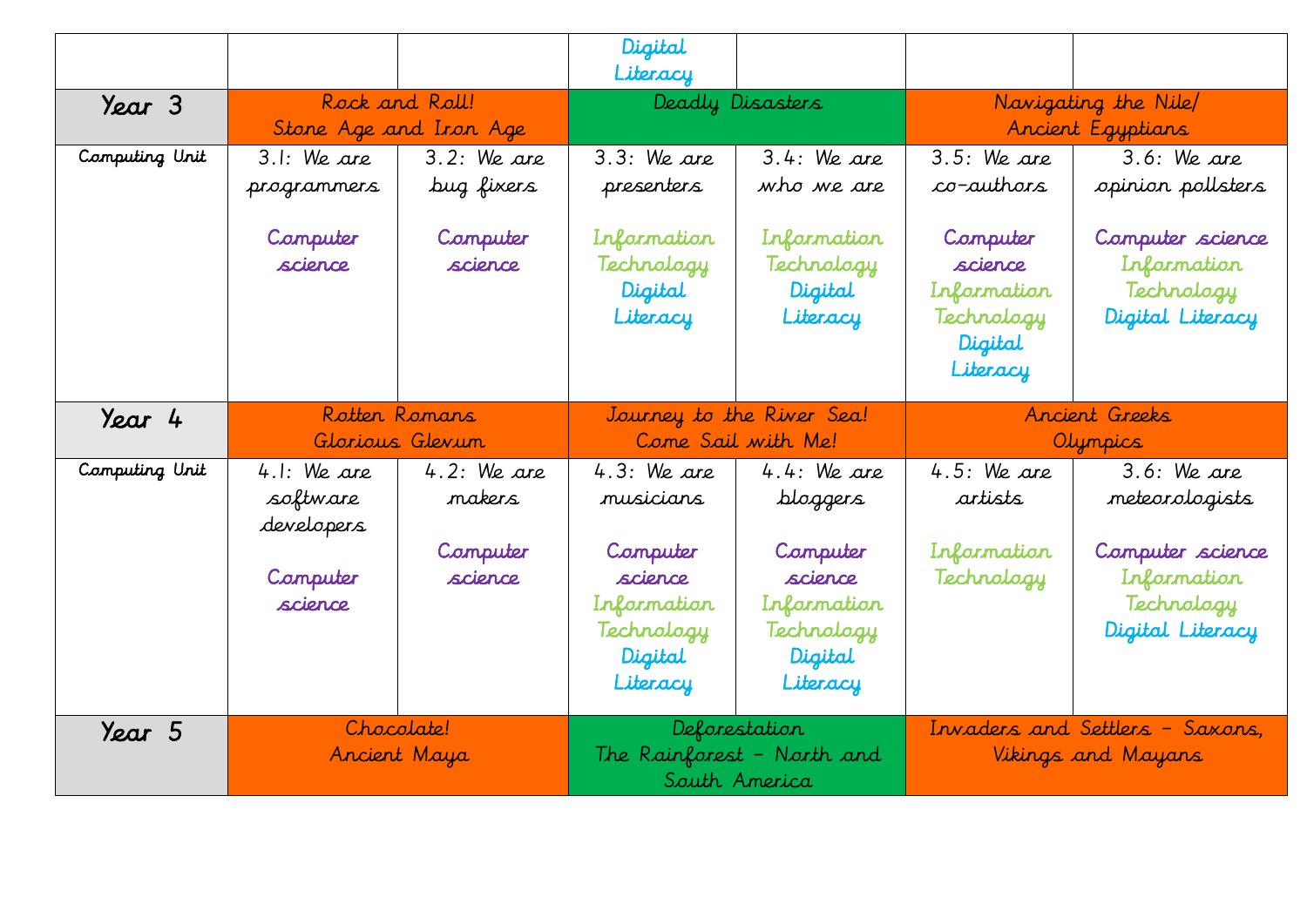| Computing Unit | 5.1: We are                       | 5.2: We are         | 5.3: We are                                                             | $5.4:$ We are                                                                         | $5.5:$ We are                                           | 5.6: We are VR                                |
|----------------|-----------------------------------|---------------------|-------------------------------------------------------------------------|---------------------------------------------------------------------------------------|---------------------------------------------------------|-----------------------------------------------|
|                | game                              | cryptographers      | architects                                                              | web                                                                                   | adventure                                               | <i>designers</i>                              |
|                | developers<br>Computer<br>science | Computer<br>science | Computer<br>science<br>Irformation<br>Technology<br>Digital<br>Literacy | developers<br>Computer<br>science<br>Information<br>Technology<br>Digital<br>Literacy | gamers<br>Information<br>Technology<br>Digital Literacy | Computer science<br>Information<br>Technology |
|                | We'll Meet Again!                 |                     |                                                                         |                                                                                       |                                                         |                                               |
|                |                                   |                     |                                                                         | Lce Explorer                                                                          |                                                         | Let Me Entertain You!                         |
| Year 6         |                                   | World War 2         |                                                                         | Arctic and Antarctica                                                                 |                                                         | History of Entertainment                      |
| Computing Unit | $6.1:$ We are                     | $6.2:$ We are       | $6.3:$ We are                                                           | $6.4:$ We are                                                                         | $6.5:$ We are                                           | $6.6:$ We are AI                              |
|                | toy makers                        | computational       | publishers                                                              | connected                                                                             | advertisers                                             | developers                                    |
|                |                                   | thinkers            |                                                                         |                                                                                       |                                                         |                                               |
|                | Computer                          |                     | Computer                                                                | Computer                                                                              | Irformation                                             | Computer science                              |
|                | science                           | Computer            | science                                                                 | science                                                                               | Technology                                              | Information                                   |
|                |                                   | science             | Irformation                                                             | Information                                                                           | Digital Literacy                                        | Technology                                    |
|                |                                   |                     | Technology                                                              | Technology                                                                            |                                                         |                                               |
|                |                                   |                     | Digital                                                                 | Digital                                                                               |                                                         |                                               |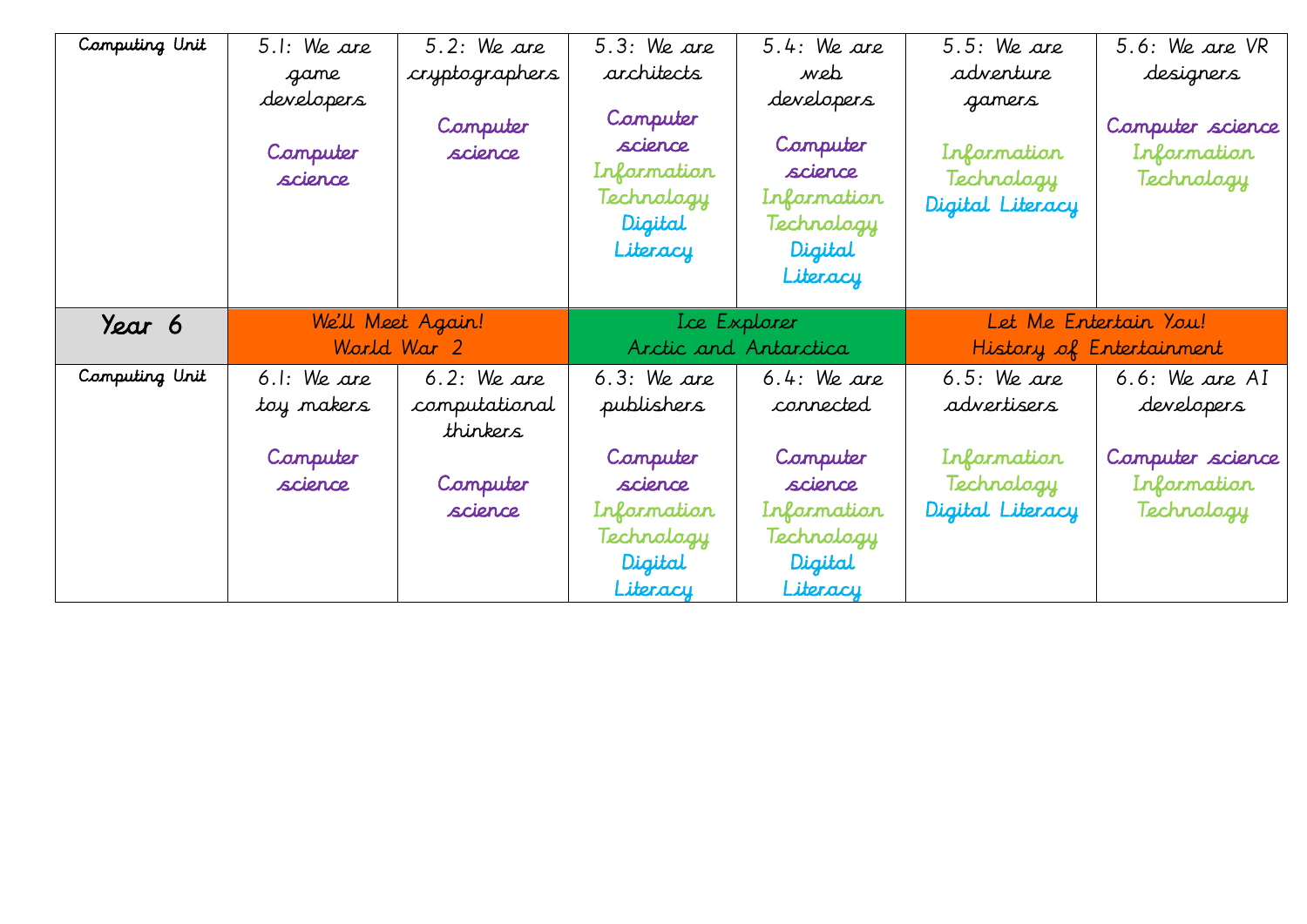# **Progression of Knowledge, Skills and Understanding in the National Curriculum**

#### **Computer Science – Problem Solving**

|                 | Pre-school | Year                                    | Year 2                                      | $\gamma_{\text{ear}}$ 3                    | Year 4                                | Year 5                                    | Year 6                                       |
|-----------------|------------|-----------------------------------------|---------------------------------------------|--------------------------------------------|---------------------------------------|-------------------------------------------|----------------------------------------------|
|                 | and        |                                         |                                             |                                            |                                       |                                           |                                              |
|                 | Reception  |                                         |                                             |                                            |                                       |                                           |                                              |
| Problem Solving |            | C.I.I.I. Understand                     | C.2.1.1. Understand                         | C.3.1.1. Design, write                     | C.4.1.1. Design, write                | C.5.1.1. Design, write                    | C.6.I.I. Design, write                       |
|                 |            | what algorithms are.                    | what algorithms are.                        | and debug programs                         | and debug programs                    | and debug programs                        | and debug programs                           |
|                 |            | The pupil can                           | The pupil can                               | that accomplish                            | that accomplish                       | that accomplish                           | that accomplish                              |
|                 |            | understand algorithms                   | understand                                  | specific goals.                            | specific goals.                       | specific goals                            | specific goals.                              |
|                 |            | as sequences of                         | algorithms as                               | The pupil can design                       |                                       | The pupil can design,                     | The pupil can design,                        |
|                 |            | instructions in everyday                | sequences of                                | and write a program                        | The pupil can design                  | write and debug a                         | write and debug a                            |
|                 |            | contexts.                               | instructions or sets                        | using a block                              | and write a program                   | program using a                           | program using a                              |
|                 |            |                                         | of rules in everyday                        | language, without                          | using a block                         | block language based                      | second programming                           |
|                 |            | The pupil can take real-                | contexts.                                   | user interaction.                          | language to a given                   | on their own ideas.                       | language based on                            |
|                 |            | world problems and                      |                                             |                                            | brief, including simple               |                                           | their own ideas.                             |
|                 |            | then plan a sequence                    | The pupil can                               | A typical program                          | interaction.                          | The pupil can design                      |                                              |
|                 |            | of steps to solve these.                | recognise that                              | might be a scripted                        |                                       | a program of their                        | The pupil can design                         |
|                 |            | The problems could be                   | common sequences of<br>instructions or sets | animation for a joke,                      | The pupil can write a                 | own and write this in                     | a program of their                           |
|                 |            | moving a Blue-Bot                       | of rules can be                             | part of a story, or                        | program in Scratch<br>or MakeCode (or | a block-based                             | own and write this in                        |
|                 |            | from one point to<br>another, or making | thought of as                               | linked to another area                     | similar) in which the                 | language such as                          | a programming                                |
|                 |            | some simple food items                  | algorithms. Examples                        | of the curriculum.                         | user has to provide                   | Scratch. The pupil                        | language other than<br>Scratch (or whichever |
|                 |            | like a sandwich.                        | could include recipes,                      | Programs could use<br>pre-built sprites or | some input, perhaps                   | can test and debug<br>their code, explain |                                              |
|                 |            | smoothie or overnight                   | but might also be                           | ones designed by the                       | as an answer to a                     | what bugs they                            | language has formed<br>the focus for their   |
|                 |            | oats.                                   | procedures or rules in                      | pupil. Expect                              | question on screen,                   | found and how they                        | programming in other                         |
|                 |            |                                         | class, spelling rules,                      | programs to include                        | or by using key                       | fixed them. The                           | years), such as                              |
|                 |            | In I.I, recognise a set                 | simple arithmetic                           | movement and                               | presses or the mouse.                 | program need not be                       | MakeCode. The second                         |
|                 |            | of directions as an                     | operations or number                        | dialogue; they may                         | The program could be                  | complex but it should                     | language does not                            |
|                 |            | algorithm.                              | patterns.                                   | also include sound                         | a simple game or a                    | be accomplished with                      | need to be text based,                       |
|                 |            | In 1.2, recognise the                   |                                             | effects and some use                       | set of questions and                  | a degree of                               | but Logo or Python                           |
|                 |            | steps of a recipe as an                 | In 2.1, recognise sets                      | of costumes to allow                       | typed responses.                      | independent working.                      | could be used.                               |
|                 |            | algorithm.                              | of directions as                            | for animated                               |                                       |                                           |                                              |
|                 |            |                                         | algorithms.                                 | movement. There may                        |                                       |                                           | The pupil can test                           |
|                 |            |                                         | In 2.2, recognise that                      | be more than one                           |                                       |                                           | and debug their code,                        |
|                 |            |                                         | the rules of a game                         | sprite in the                              |                                       |                                           | explain what bugs                            |
|                 |            |                                         | are an algorithm.                           | animation.                                 |                                       |                                           | they found and how                           |
|                 |            |                                         | In 2.3, think of the                        |                                            |                                       |                                           | they fixed these. The                        |
|                 |            |                                         | steps to taking and                         |                                            |                                       |                                           |                                              |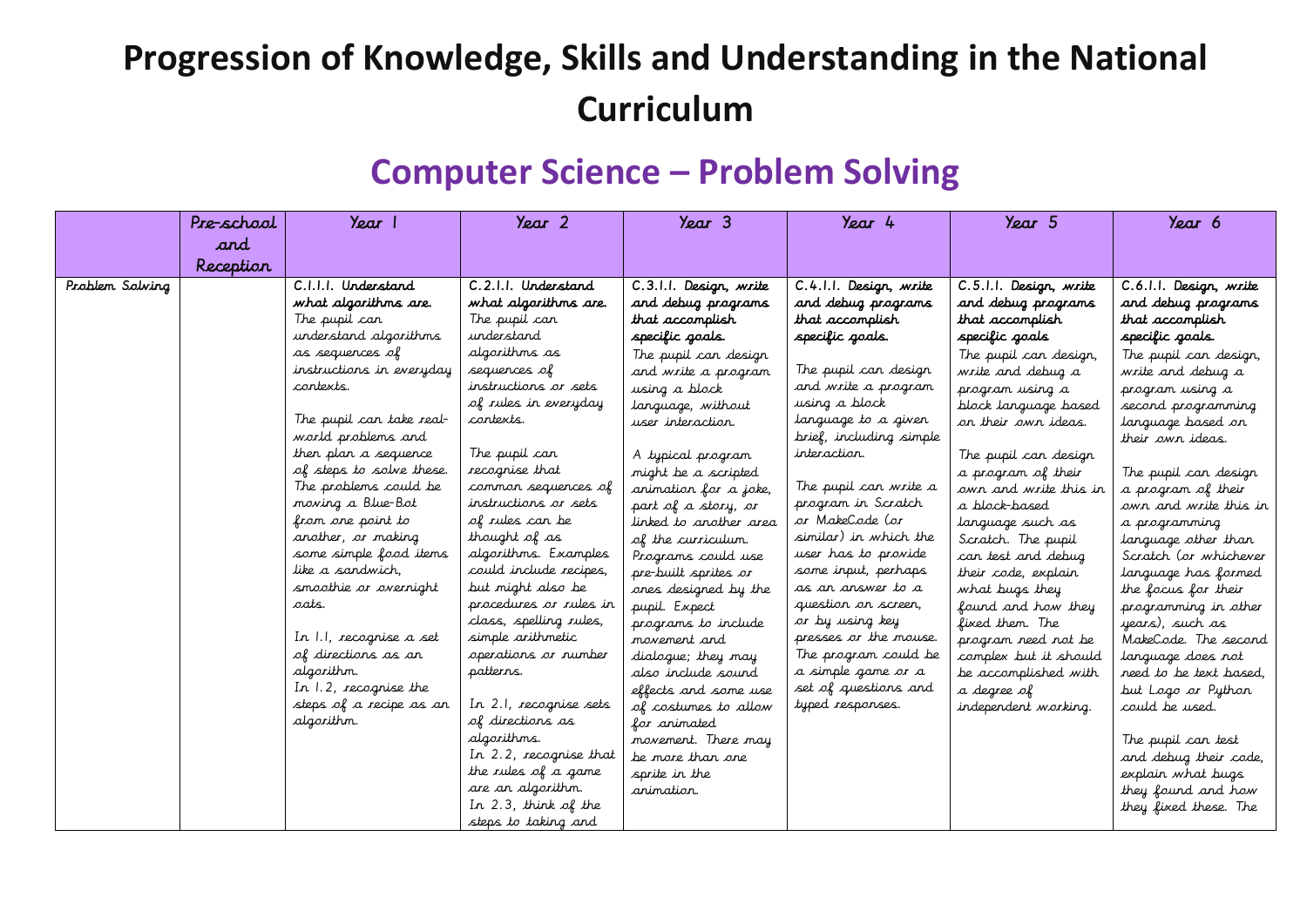|                                                                                                                                                                                                                                                                                                                                                                                                                                                                                                                                                                                                                              | editing photographs<br>as an algorithm.)                                                                                                                                                                                                                                                                                                                                                                                                                                                                                                                                              |                                                                                                                                                                                                                                                                                                                                                                                                                                                                                                                                    |                                                                                                                                                          |                                                                                                                                     | program need not be<br>complex.                                                                                                                                                                                                                                                                                                                                                                                                                                                                                                                                                                                                                               |
|------------------------------------------------------------------------------------------------------------------------------------------------------------------------------------------------------------------------------------------------------------------------------------------------------------------------------------------------------------------------------------------------------------------------------------------------------------------------------------------------------------------------------------------------------------------------------------------------------------------------------|---------------------------------------------------------------------------------------------------------------------------------------------------------------------------------------------------------------------------------------------------------------------------------------------------------------------------------------------------------------------------------------------------------------------------------------------------------------------------------------------------------------------------------------------------------------------------------------|------------------------------------------------------------------------------------------------------------------------------------------------------------------------------------------------------------------------------------------------------------------------------------------------------------------------------------------------------------------------------------------------------------------------------------------------------------------------------------------------------------------------------------|----------------------------------------------------------------------------------------------------------------------------------------------------------|-------------------------------------------------------------------------------------------------------------------------------------|---------------------------------------------------------------------------------------------------------------------------------------------------------------------------------------------------------------------------------------------------------------------------------------------------------------------------------------------------------------------------------------------------------------------------------------------------------------------------------------------------------------------------------------------------------------------------------------------------------------------------------------------------------------|
|                                                                                                                                                                                                                                                                                                                                                                                                                                                                                                                                                                                                                              |                                                                                                                                                                                                                                                                                                                                                                                                                                                                                                                                                                                       |                                                                                                                                                                                                                                                                                                                                                                                                                                                                                                                                    |                                                                                                                                                          |                                                                                                                                     |                                                                                                                                                                                                                                                                                                                                                                                                                                                                                                                                                                                                                                                               |
| C.I.I.2. Understand<br>how algorithms are<br>implemented as<br>programs on digital<br>devices; and that<br>programs execute by<br>following precise and<br>unambiguaus<br>instructions.<br>The pupil can program<br>floor turtles using<br>sequences of<br>instructions to<br>implement an algorithm.<br>The pupil can create a<br>Blue-Bot (or similar)<br>program using a<br>number of steps in<br>order before pressing<br>the Go button. The<br>length of the pupils<br>programs might<br>increase over the year.<br>In I.I, create a Blue-Bot<br>program, implementing<br>the complete algorithm<br>for their solution. | C.2.1.2. The pupil can<br>understand how<br>algorithms are<br>implemented as<br>programs on digital<br>devices, and that<br>programs execute by<br>following precise and<br>unambiguaus<br>instructions.<br>The pupil can<br>program on screen<br>using sequences of<br>instructions to<br>implement an<br>algorithm.<br>The pupil can create<br>programs as<br>sequences of<br>instructions when<br>programming on<br>screen. Their program<br>could be written<br>using simple<br>programming apps<br>(such as ScratchJr),<br>perhaps using pre-<br>prepared blocks and<br>sprites. | C.3.1.2. Controlling<br>or simulating<br>physical systems.<br>The pupil can explore<br>simulations of<br>physical systems on<br>screen.<br>The pupil can<br>experiment with some<br>or-screer simulations<br>of physical systems,<br>perhaps linked to<br>topics from other<br>curriculum areas, e.g.<br>a ball bouncing on a<br>bat or a car moving<br>around a track. Many<br>computer games<br>include elements of<br>computer simulations.<br>The pupil can discuss<br>what they have<br>learned from using<br>the simulation. | C.4.1.2. Controlling<br>or simulating<br>physical systems.<br>The pupil can develop<br>their own simulation<br>of a simple physical<br>system on screen. | C.5.1.2. Controlling<br>or simulating<br>physical systems.<br>The pupil can<br>experiment with<br>computer control<br>applications. | C.6.1.2. Controlling<br>or simulating<br>physical systems.<br>The pupil can design,<br>write and debug a<br>program using a<br>second programming<br>language based on<br>their own ideas.<br>The pupil can design<br>a program of their<br>own and write this in<br>a programming<br>language other than<br>Scratch (or whichever<br>language has formed<br>the focus for their<br>programming in other<br>years), such as<br>MakeCode. The second<br>language does not<br>need to be text based,<br>but Logo or Python<br>could be used.<br>The pupil can test<br>and debug their code,<br>explain what bugs<br>they found and how<br>they fixed these. The |
|                                                                                                                                                                                                                                                                                                                                                                                                                                                                                                                                                                                                                              | In 2.1, program<br>sprites in ScratchJr<br>to solve the problems                                                                                                                                                                                                                                                                                                                                                                                                                                                                                                                      |                                                                                                                                                                                                                                                                                                                                                                                                                                                                                                                                    |                                                                                                                                                          |                                                                                                                                     | program need not be<br>complex.                                                                                                                                                                                                                                                                                                                                                                                                                                                                                                                                                                                                                               |
|                                                                                                                                                                                                                                                                                                                                                                                                                                                                                                                                                                                                                              | given to them.<br>In 2.2, recognise<br>how the Scratch<br>games implement sets<br>of rules.                                                                                                                                                                                                                                                                                                                                                                                                                                                                                           |                                                                                                                                                                                                                                                                                                                                                                                                                                                                                                                                    |                                                                                                                                                          |                                                                                                                                     |                                                                                                                                                                                                                                                                                                                                                                                                                                                                                                                                                                                                                                                               |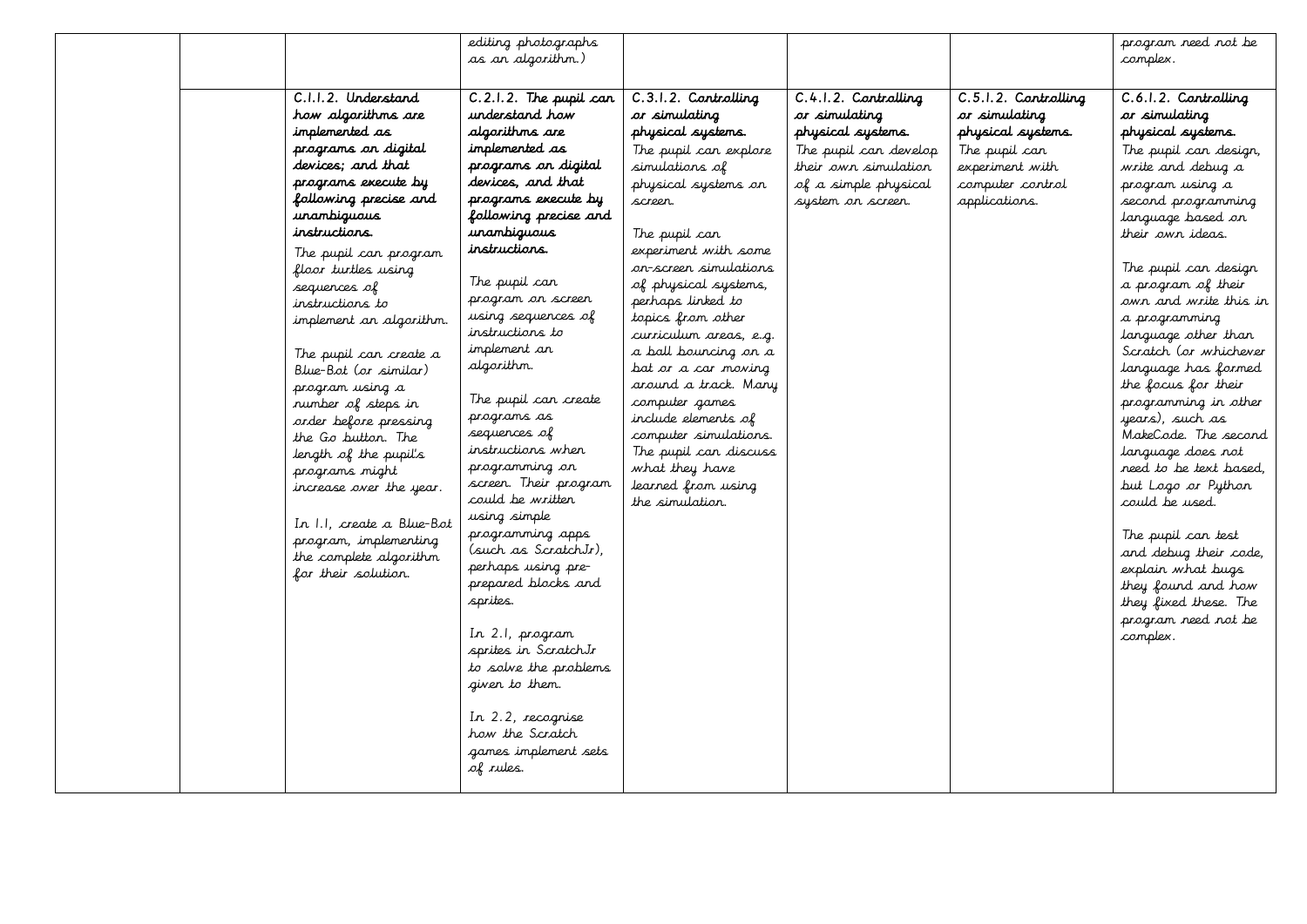|  |  | $C.3.1.3:$ Salve        | $C.4.1.3.$ Salve       | $C.5.1.3.$ Salve      | $C.6.1.3.$ Salve       |
|--|--|-------------------------|------------------------|-----------------------|------------------------|
|  |  | problems by             | problems by            | problems by           | problems by            |
|  |  | decomposing them        | decomposing them       | decomposing them      | decomposing them       |
|  |  | into smaller parts      | into smaller parts.    | into smaller parts.   | into smaller parts.    |
|  |  | The pupil can plan a    | The pupil can work     | The pupil can plan a  | The pupil can solve    |
|  |  | project.                | with others to plan a  | solution to a problem | problems using         |
|  |  |                         | project.               | using decomposition.  | decomposition,         |
|  |  | Working with the        |                        |                       | tackling each part     |
|  |  | teacher and, perhaps,   | Given a particular     | The pupil can take a  | separately.            |
|  |  | other pupils, the pupil | project, the pupil can | complex problem,      |                        |
|  |  | car develop ar          | work as part of a      | identify component    | The pupil can take a   |
|  |  | outline plan for a      | team to plan how to    | parts, use            | complex problem,       |
|  |  | project in computing,   | accomplish their goal, | decomposition to      | identify component     |
|  |  | involving multiple      | breaking the project   | break this problem    | parts, use             |
|  |  | steps and resources,    | down into a set of     | down and then plan    | decomposition to       |
|  |  | e.g. creating an        | tasks. Examples of     | how they can solve    | break this problem     |
|  |  | arimation, filming a    | projects could include | the problem by        | down and then plan     |
|  |  | video or conducting a   | creating an            | working through the   | how they can solve     |
|  |  | survey. In video        | educational game or    | elements they have    | the problem by         |
|  |  | work, the plan might    | monitoring the         | identified. Projects  | working through the    |
|  |  | include identifying a   | weather.               | could include         | elements they have     |
|  |  | subject; storyboarding  |                        | developing a computer | identified. they can   |
|  |  | the video; sourcing     |                        | game, creating a      | then use their plan to |
|  |  | media; recording        |                        | website or designing  | solve the original     |
|  |  | video; filming;         |                        | a building.           | problem.               |
|  |  | editing; exporting.     |                        |                       |                        |
|  |  |                         |                        |                       |                        |
|  |  |                         |                        |                       |                        |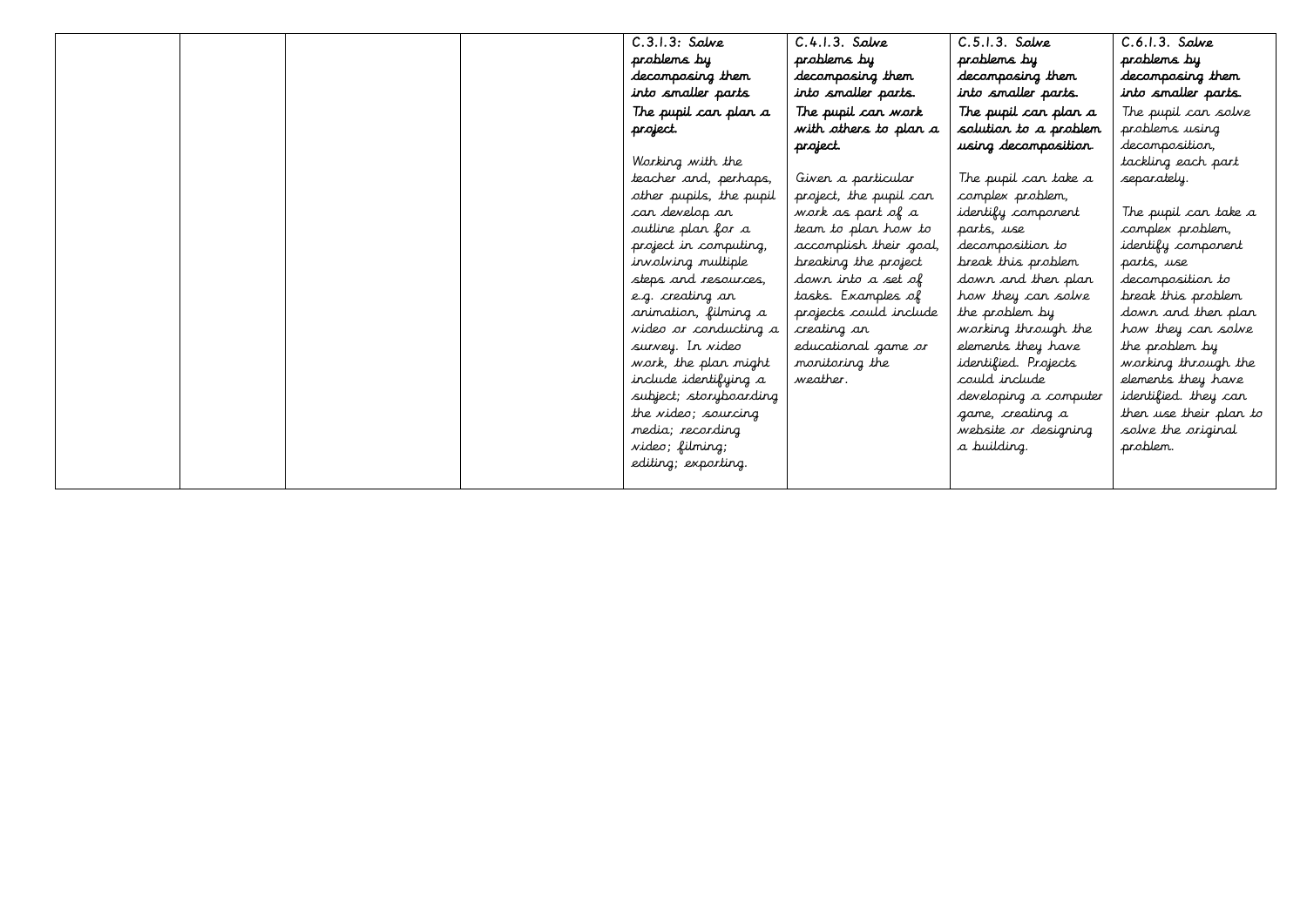#### **Computer Science – Programming**

|             | Pre-school | Year 1                                                                                                                                                                                                                                                                                                                                                          | $\gamma_{\text{ear}}$ 2                                                                                                                                                                                                                                                                                                               | Year 3                                                                                                                                                                                                                                                                                                                                                                                                          | Year 4                                                                                                                                                                                                                                                                                                                                                                                                   | Year 5                                                                                                                                                                                                                                                                                                                                                                                                            | Year 6                                                                                                                                                                                                                                                                                                                                                              |
|-------------|------------|-----------------------------------------------------------------------------------------------------------------------------------------------------------------------------------------------------------------------------------------------------------------------------------------------------------------------------------------------------------------|---------------------------------------------------------------------------------------------------------------------------------------------------------------------------------------------------------------------------------------------------------------------------------------------------------------------------------------|-----------------------------------------------------------------------------------------------------------------------------------------------------------------------------------------------------------------------------------------------------------------------------------------------------------------------------------------------------------------------------------------------------------------|----------------------------------------------------------------------------------------------------------------------------------------------------------------------------------------------------------------------------------------------------------------------------------------------------------------------------------------------------------------------------------------------------------|-------------------------------------------------------------------------------------------------------------------------------------------------------------------------------------------------------------------------------------------------------------------------------------------------------------------------------------------------------------------------------------------------------------------|---------------------------------------------------------------------------------------------------------------------------------------------------------------------------------------------------------------------------------------------------------------------------------------------------------------------------------------------------------------------|
|             | and        |                                                                                                                                                                                                                                                                                                                                                                 |                                                                                                                                                                                                                                                                                                                                       |                                                                                                                                                                                                                                                                                                                                                                                                                 |                                                                                                                                                                                                                                                                                                                                                                                                          |                                                                                                                                                                                                                                                                                                                                                                                                                   |                                                                                                                                                                                                                                                                                                                                                                     |
|             |            |                                                                                                                                                                                                                                                                                                                                                                 |                                                                                                                                                                                                                                                                                                                                       |                                                                                                                                                                                                                                                                                                                                                                                                                 |                                                                                                                                                                                                                                                                                                                                                                                                          |                                                                                                                                                                                                                                                                                                                                                                                                                   |                                                                                                                                                                                                                                                                                                                                                                     |
| Programming | Reception  | C.I.2.I. Create and<br>debug simple<br>programs.<br>The pupil can give a<br>sequence of<br>instructions to a<br>floor turtle.<br>The pupil can create<br>a Blue-Bot program<br>using a sequence of<br>instructions before<br>running it using the<br>Go button. The length<br>of the pupil's<br>programs might be<br>expected to increase<br>over the course of | C.2.2.1. Create and<br>debug simple<br>programs.<br>The pupil can create<br>a simple program<br>on screen,<br>correcting any<br>errors.<br>The pupil can create<br>a simple program<br>on screen (e.g.<br>using ScratchJr)<br>with a particular<br>goal or purpose in<br>mind (e.g. moving<br>a sprite from one<br>place to another). | C.3.2.1. Use<br>sequence, selection<br>and repetition in<br>programs; work with<br>variables.<br>The pupil can use<br>sequence in<br>programs.<br>Ir ar-screer<br>programming, the<br>pupil's program<br>should include a<br>sequence of<br>commands or blocks<br>in an appropriate<br>order. A typical<br>program could be a<br>simple scripted                                                                | C.4.2.1. Use sequence,<br>selection and repetition<br>in programs; work<br>with variables.<br>The pupil can use<br>sequence and<br>repetition in programs.<br>The pupil's program,<br>typically written in<br>Scratch, or similar,<br>should include<br>sequences of<br>commands or blocks<br>and some repetition.<br>Repetition would<br>typically be for a<br>fixed rumber of<br>times, but might also | $\overline{C.5.2}.1.$ Use sequence,<br>selection, and<br>repetition in programs;<br>work with variables.<br>The pupil can use<br>sequence, selection<br>and repetition in<br>programs.<br>The pupil's program,<br>typically writter in<br>Scratch, or similar,<br>should include<br>sequences of<br>commands or blocks.<br>some repetition and<br>selection. Repetition<br>might include exit<br>conditions (e.g. | C.6.2.1. Use<br>sequence, selection<br>and repetition in<br>programs; work with<br>variables.<br>The pupil can solve<br>problems using<br>decomposition,<br>tackling each part<br>separately.<br>The pupil can take a<br>complex problem,<br>identify component<br>parts, use<br>decomposition to<br>break this problem<br>down and then plan<br>how they can solve |
|             |            | the year.<br>In 1.1, give the Blue-<br>Bot a complete<br>program.                                                                                                                                                                                                                                                                                               | The pupil can debug<br>any errors in their<br>owr code.<br>In 2.1, create their<br>own program for<br>the rocket sprite in<br>ScratchJr,<br>correcting any<br>errors.                                                                                                                                                                 | animation, e.g. telling<br>a joke, a story or<br>explaining an idea<br>taken from elsewhere<br>on the curriculum.<br>The pupil's program<br>might include multiple<br>sprites; instructions<br>could include<br>movement, or-screer<br>text, sound and/or<br>costume changes.<br>C.3.2.2. Wark with<br>wariaus farms of<br>input and sutput<br>The pupil can write a<br>program to produce<br>output on screen. | include exit conditions<br>(e.g. repeatuntil).<br>Programs might<br>include simple music<br>or a simple game.<br>C. 4.2.2. Wark with<br>various farms af<br>input and output.<br>The pupil can write a<br>program that accepts<br>keyboard input and                                                                                                                                                     | repeatuntil).<br>Selection would<br>normally be of an<br>ifthen or<br>ifthenelse type. At<br>this level, expect the<br>pupil to be able to<br>combine repetition with<br>selection. Programs<br>might include a<br>computer game.<br>C.5.2.2. Wark with<br>wariaus farms af<br>input and output.<br>The pupil can write a<br>program that accepts<br>keyboard and mouse                                           | the problem by<br>working through the<br>elements they have<br>identified. they can<br>then use their plan to<br>solve the original<br>problem.<br>C.6.2.2. Work with<br>various forms of<br>input and output.<br>The pupil can write a<br>program that accepts                                                                                                     |
|             |            |                                                                                                                                                                                                                                                                                                                                                                 |                                                                                                                                                                                                                                                                                                                                       | The pupil can create                                                                                                                                                                                                                                                                                                                                                                                            | produces on-screen<br>output.                                                                                                                                                                                                                                                                                                                                                                            | input and produces<br>output on screen and                                                                                                                                                                                                                                                                                                                                                                        | inputs other than<br>keyboard and mouse                                                                                                                                                                                                                                                                                                                             |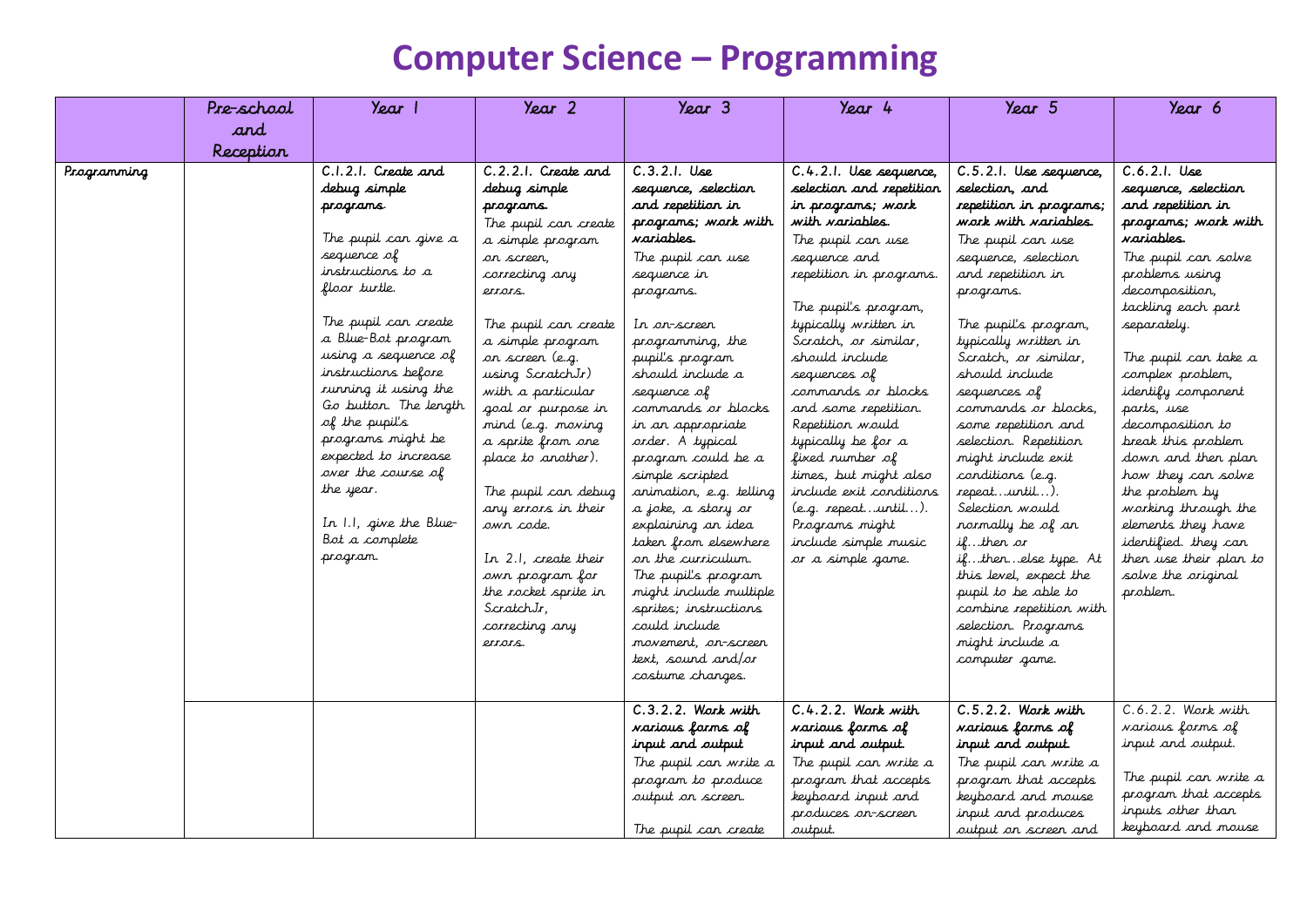|  |  | a program that         |                         | through speakers.       | and produces outputs |
|--|--|------------------------|-------------------------|-------------------------|----------------------|
|  |  | produces output on     | In Scratch (or          |                         | other than screen or |
|  |  | screer, such as        | similar), the pupil can | In Scratch (or          | speakers.            |
|  |  | moving sprites or      | write a program that    | similar), the pupil can |                      |
|  |  | displayed text, e.g. a | displays a question,    | create a computer       |                      |
|  |  | simple animation       | accepts typed input     | game using the          |                      |
|  |  | program.               | and responds in an      | keyboard or mouse       |                      |
|  |  |                        | appropriate way to      | for input and the       |                      |
|  |  |                        | what is typed. This     | screen and speakers     |                      |
|  |  |                        | might be used as the    | for output.             |                      |
|  |  |                        | basis for a dialogue    |                         |                      |
|  |  |                        | program or a simple     |                         |                      |
|  |  |                        | maths game.             |                         |                      |
|  |  |                        |                         |                         |                      |

# **Computer Science – Logical Thinking**

|                  | Pre-school | Year 1                                                                                                                                                                                                                                                                                                                                                                                                                                                                                                                                                     | Year 2                                                                                                                                                                                                                                                                                                                                                                                                                                                                                                                                               | Year 3                                                                                                                                                                                                                                                                                                                                                                                                                                                                                 | Year 4                                                                                                                                                                                                                                                                                                                                                                                                                                                                                                                   | Year 5                                                                                                                                                                                                                                                                                                                                                | Year 6                                                                                                                                                                                                                                                                                                                                                                                                                                                                       |
|------------------|------------|------------------------------------------------------------------------------------------------------------------------------------------------------------------------------------------------------------------------------------------------------------------------------------------------------------------------------------------------------------------------------------------------------------------------------------------------------------------------------------------------------------------------------------------------------------|------------------------------------------------------------------------------------------------------------------------------------------------------------------------------------------------------------------------------------------------------------------------------------------------------------------------------------------------------------------------------------------------------------------------------------------------------------------------------------------------------------------------------------------------------|----------------------------------------------------------------------------------------------------------------------------------------------------------------------------------------------------------------------------------------------------------------------------------------------------------------------------------------------------------------------------------------------------------------------------------------------------------------------------------------|--------------------------------------------------------------------------------------------------------------------------------------------------------------------------------------------------------------------------------------------------------------------------------------------------------------------------------------------------------------------------------------------------------------------------------------------------------------------------------------------------------------------------|-------------------------------------------------------------------------------------------------------------------------------------------------------------------------------------------------------------------------------------------------------------------------------------------------------------------------------------------------------|------------------------------------------------------------------------------------------------------------------------------------------------------------------------------------------------------------------------------------------------------------------------------------------------------------------------------------------------------------------------------------------------------------------------------------------------------------------------------|
|                  | and        |                                                                                                                                                                                                                                                                                                                                                                                                                                                                                                                                                            |                                                                                                                                                                                                                                                                                                                                                                                                                                                                                                                                                      |                                                                                                                                                                                                                                                                                                                                                                                                                                                                                        |                                                                                                                                                                                                                                                                                                                                                                                                                                                                                                                          |                                                                                                                                                                                                                                                                                                                                                       |                                                                                                                                                                                                                                                                                                                                                                                                                                                                              |
|                  | Reception  |                                                                                                                                                                                                                                                                                                                                                                                                                                                                                                                                                            |                                                                                                                                                                                                                                                                                                                                                                                                                                                                                                                                                      |                                                                                                                                                                                                                                                                                                                                                                                                                                                                                        |                                                                                                                                                                                                                                                                                                                                                                                                                                                                                                                          |                                                                                                                                                                                                                                                                                                                                                       |                                                                                                                                                                                                                                                                                                                                                                                                                                                                              |
| Lagical Thinking |            | C.I.3.I. Use logical<br>reasoning to predict<br>the behaviour of<br>simple programs.<br>The pupil can give<br>explanations for<br>what they think a<br>program will do.<br>The pupil can explain<br>to the teacher, and to<br>peers, what they<br>think a program will<br>do. This could be a<br>program they or their<br>peers have written, or<br>it could be a familiar<br>piece of software<br>(including computer<br>games). The pupil<br>could use an audio<br>recorder or video<br>camera to capture<br>their explanations.<br>In 1.1, explain what | C.2.3.1. Use logical<br>reasoning to predict<br>the behaviour of<br>simple programs.<br>The pupil can give<br>logical explarations<br>for what they think<br>a program will do.<br>The pupil can give<br>logical explanations<br>of what a program<br>will do under given<br>circumstances.<br>including some<br>attempt at<br>explaining why it<br>does what it does.<br>The program could<br>be one they have<br>written or it could<br>be a computer game<br>or a familiar piece<br>of software. The<br>pupil could use an<br>audio recorder or a | C.3.3.1. Use logical<br>reasoning to explain<br>how some simple<br>algorithms work.<br>The pupil can explain<br>a simple, sequence-<br>based algorithm in<br>their own words.<br>The pupil can give<br>an explanation for a<br>simple algorithm<br>based on a sequence<br>of instructions. The<br>algorithm could be<br>one of their own, or<br>a simple one with<br>which they have been<br>provided. The<br>algorithms could be<br>recorded graphically,<br>e.g. as a<br>storyboard. | C.4.3.1. Use logical<br>reasaring to explain<br>how some simple<br>algarithms wark.<br>The pupil can explain<br>an algorithm using<br>sequence and<br>repetition in their own<br>wards.<br>Given an algorithm<br>using both sequence<br>and repetition, the<br>pupil can give a<br>coherent, logically<br>reasoned explanation<br>of what it does and<br>how it works.<br>Repetition is likely to<br>be 'forever' or for a<br>set number of times,<br>although end<br>conditions (e.g.<br>repeatuntil) could<br>be used. | C.5.3.1. Use logical<br>reasoning to explain<br>how some simple<br>algarithms wark.<br>The pupil can explain<br>a rule-based<br>algorithm in their own<br>wards.<br>When provided with a<br>rule-based algorithm<br>(e.g. for a computer<br>game), the pupil<br>should be able to<br>explain what it does<br>and how it works, in<br>their own words. | C.6.3.1. Use lagical<br>reasoning to explain<br>how some simple<br>algarithms wark.<br>The pupil can give<br>clear and precise<br>logical explanations<br>of a rumber of<br>algorithms.<br>Given an algorithm,<br>the pupil can describe<br>what it does and.<br>using logical<br>reasoning, give<br>precise explanations<br>of how it works.<br>Algorithms could be<br>linked to<br>programming projects,<br>but might include a<br>key algorithm such<br>as binary search. |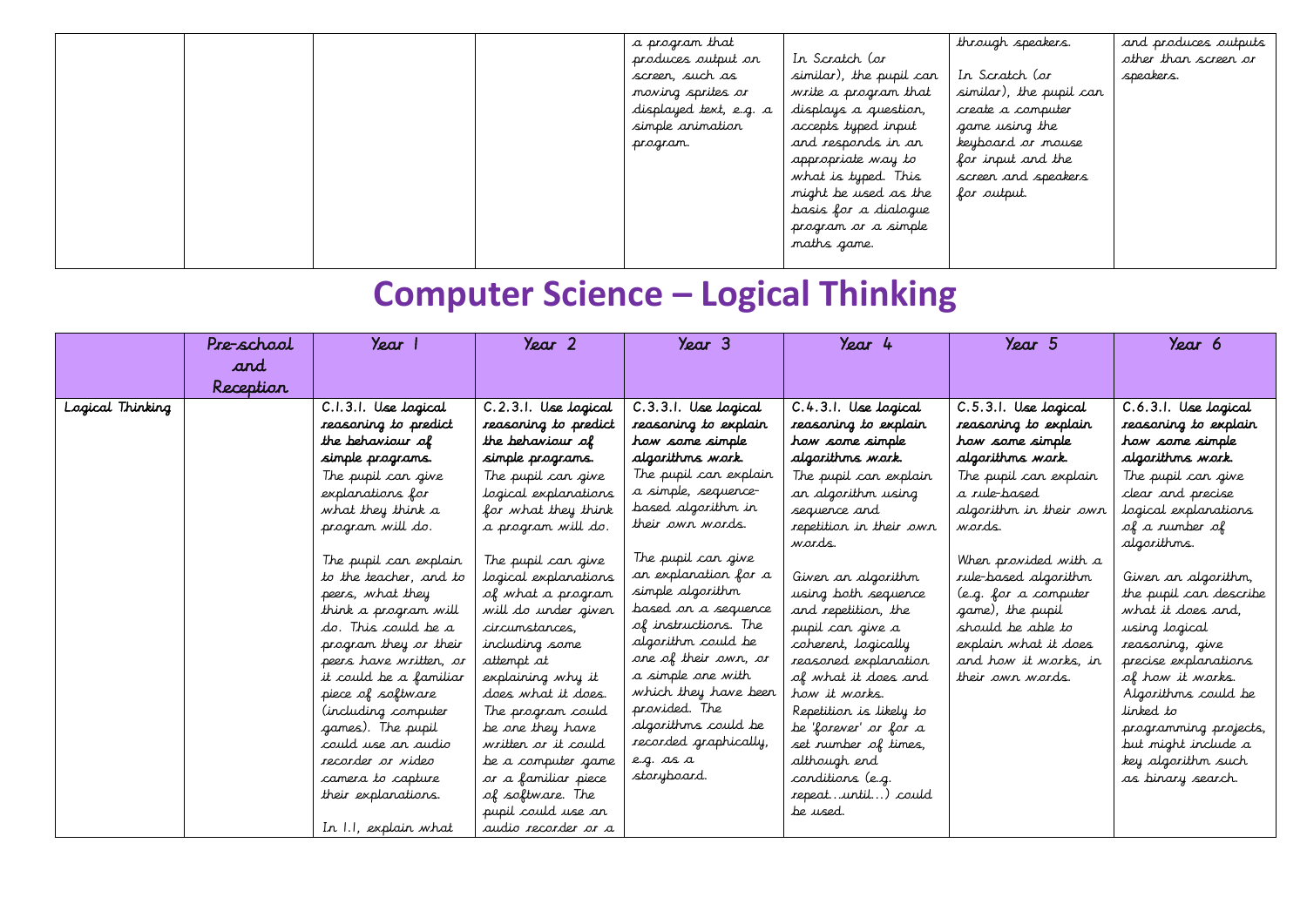|  | their own or another  | video camera to      |                       |                        |                         |                         |
|--|-----------------------|----------------------|-----------------------|------------------------|-------------------------|-------------------------|
|  | pupils program will   | record their         |                       |                        |                         |                         |
|  | do before it is run.) | explanations.        |                       |                        |                         |                         |
|  |                       |                      |                       |                        |                         |                         |
|  |                       | In 2.1, give logical |                       |                        |                         |                         |
|  |                       | explanations for     |                       |                        |                         |                         |
|  |                       | what their own or    |                       |                        |                         |                         |
|  |                       | their peers'         |                       |                        |                         |                         |
|  |                       | programs will do.    |                       |                        |                         |                         |
|  |                       | In 2.2, give logical |                       |                        |                         |                         |
|  |                       | explanations for     |                       |                        |                         |                         |
|  |                       | what happens in      |                       |                        |                         |                         |
|  |                       | the games.           |                       |                        |                         |                         |
|  |                       |                      | C.3.3.2. Use logical  | C.4.3.2. Use lagical   | C.5.3.2. Use logical    | C.6.3.2. Use logical    |
|  |                       |                      | reasoning to detect   | reasoning to detect    | reasoning to detect     | reasoning to detect     |
|  |                       |                      | and carrect errors in | and carrect errors in  | and carrect errars in   | and correct errors in   |
|  |                       |                      | algarithms and        | algarithms and         | algarithms and          | algarithms and          |
|  |                       |                      | programs.             | programs.              | programs.               | programs.               |
|  |                       |                      |                       |                        |                         |                         |
|  |                       |                      | The pupil can use     | The pupil can use      | The pupil can use       | The pupil can use       |
|  |                       |                      | logical reasoning to  | logical reasoning to   | logical reasoning to    | logical reasoning to    |
|  |                       |                      | detect errors in      | detect and correct     | detect errors in        | detect and correct      |
|  |                       |                      | programs.             | errors in programs.    | algorithms.             | errors in algorithms    |
|  |                       |                      |                       |                        |                         | (and programs).         |
|  |                       |                      | The pupil can give    | The pupil can give     | When given an           |                         |
|  |                       |                      | well-thought-through  | well-thought-through   | algorithm for a         | When given an           |
|  |                       |                      | reasons for errors    | reasons for errors     | particular purpose,     | algorithm for a         |
|  |                       |                      | they find in          | they find in programs  | e.g. a rule-based       | particular purpose,     |
|  |                       |                      | programs. Typically,  | and explain how they   | algorithm for a         | e.g. a rule-based       |
|  |                       |                      | the pupil can find    | have fixed these. The  | computer game or a      | algorithm for a         |
|  |                       |                      | errors by reasoning   | pupil can find and     | sequence of steps to    | smartphone app, the     |
|  |                       |                      | logically about the   | correct errors by      | draw a geometric        | pupil can use logical   |
|  |                       |                      | program code, but     | reasoning logically    | pattern, the pupil can  | reasoning to identify   |
|  |                       |                      | they might also be    | about the program      | use logical reasoning   | possible errors in the  |
|  |                       |                      | able to use logical   | code; they might also  | to identify possible    | algorithm, explaining   |
|  |                       |                      | reasoning to identify | be able to use logical | errors in the           | why they believe the    |
|  |                       |                      | errors in programs    | reasoning to identify  | algorithm, explaining   | algorithm is incorrect. |
|  |                       |                      | when they are         | errors in programs     | why they believe the    | The pupil can use       |
|  |                       |                      | executed. The         | when executed and      | algorithm is incorrect. | logical reasoning to    |
|  |                       |                      | programs do not       | confirm that they      |                         | suggest possible        |
|  |                       |                      | have to be written    | have fixed these by    |                         | corrections to the      |
|  |                       |                      | originally by the     | testing the new        |                         | algorithm, explaining   |
|  |                       |                      | pupil.                | version of their       |                         | why these would         |
|  |                       |                      |                       | program. The           |                         | correct the bug they    |
|  |                       |                      |                       | programs do not have   |                         | <i>identified.</i>      |
|  |                       |                      |                       | to be written          |                         |                         |
|  |                       |                      |                       | originally by the      |                         |                         |
|  |                       |                      |                       | pupil.                 |                         |                         |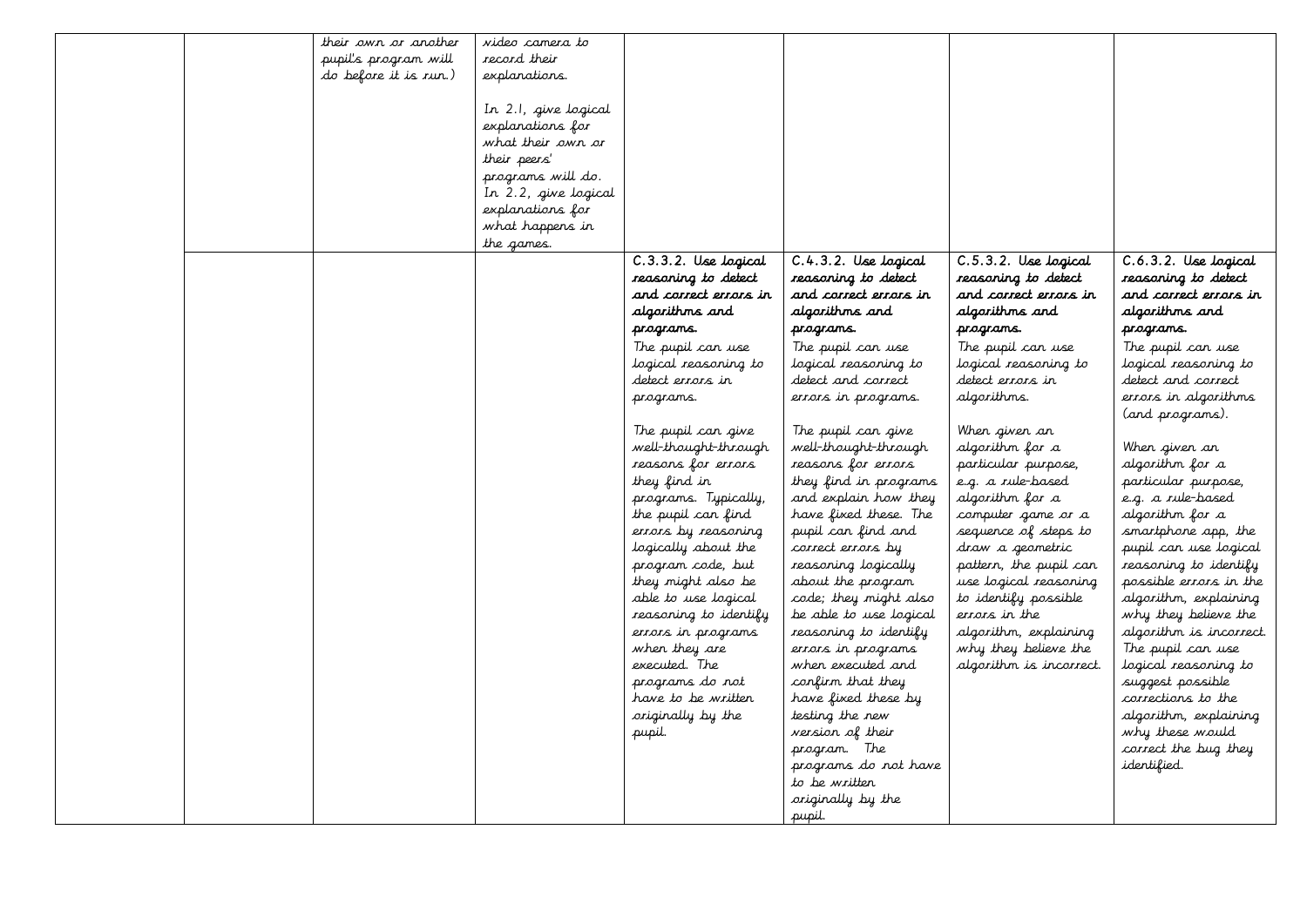#### **Computer Science – Wider Understanding**

| and<br>Reception |  |                                                                                                                                                                                                                                                                                                                                                                                                                                                        |                                                                                                                                                                                                                                                                                                                                                                                                                    |                                                                                                                                                                                                                                                                                                                                                   |                                                                                                                                                                                                                                                                                                                                                                         |
|------------------|--|--------------------------------------------------------------------------------------------------------------------------------------------------------------------------------------------------------------------------------------------------------------------------------------------------------------------------------------------------------------------------------------------------------------------------------------------------------|--------------------------------------------------------------------------------------------------------------------------------------------------------------------------------------------------------------------------------------------------------------------------------------------------------------------------------------------------------------------------------------------------------------------|---------------------------------------------------------------------------------------------------------------------------------------------------------------------------------------------------------------------------------------------------------------------------------------------------------------------------------------------------|-------------------------------------------------------------------------------------------------------------------------------------------------------------------------------------------------------------------------------------------------------------------------------------------------------------------------------------------------------------------------|
|                  |  |                                                                                                                                                                                                                                                                                                                                                                                                                                                        |                                                                                                                                                                                                                                                                                                                                                                                                                    |                                                                                                                                                                                                                                                                                                                                                   |                                                                                                                                                                                                                                                                                                                                                                         |
|                  |  |                                                                                                                                                                                                                                                                                                                                                                                                                                                        |                                                                                                                                                                                                                                                                                                                                                                                                                    |                                                                                                                                                                                                                                                                                                                                                   |                                                                                                                                                                                                                                                                                                                                                                         |
|                  |  | C.3.3.3. Understand<br>computer networks<br>including the Internet.<br>The pupil can<br>understand that<br>computer networks<br>transmit information<br>in a digital (binary)<br>format.<br>The pupil can explain<br>that any information<br>has to be converted<br>to numbers before it<br>can travel through<br>computer networks.<br>The pupil should<br>understand that this<br>conversion happens<br>according to an<br>agreed system or<br>code. | C.4.3.3. Understand<br>computer networks<br>including the Internet.<br>The pupil can<br>understand that the<br>Internet transmits<br>information as<br>packets of data.<br>When working online,<br>the pupil can explain<br>that the information<br>they send and receive<br>is automatically<br>broken down into<br>packets of data, and<br>that these sometimes<br>take different routes<br>across the Internet. | C.5.3.3. Understand<br>computer networks<br>including the Internet.<br>The pupil can<br>understand how data<br>routing works on the<br>Internet.<br>The pupil can give a<br>coherent explanation<br>of how data packets<br>are routed from one<br>computer to another<br>on a separate<br>network, which is<br>also connected to the<br>Internet. | C.6.3.3. Understand<br>computer networks<br>including the Internet.<br>The pupil can<br>understand how<br>mobile phone or other<br>networks operate.<br>The pupil can give an<br>explanation of how<br>networks operate:<br>they should know<br>that information is<br>transmitted digitally,<br>and have some<br>understanding of the<br>network topology<br>involved. |
|                  |  | C.3.4.1. Understand<br>how retwarks can<br>provide multiple<br>services, such as the<br>Warld Wide Web.<br>The pupil can<br>understand that<br>email and<br>videoconferencing are<br>made possible<br>through the Internet.<br>The pupil should<br>know that email                                                                                                                                                                                     | C.4.4.1. Understand<br>how retwarks can<br>provide multiple<br>services, such as the<br>World Wide Web.<br>The pupil can<br>understand how the<br>Internet makes the<br>web possible.<br>The pupil can give an<br>explanation of how<br>requests for web<br>pages, and the HTML<br>for those pages, are                                                                                                            | C.5.4.1. Understand<br>how retwarks can<br>provide multiple<br>services, such as the<br>World Wide Web.<br>The pupil can<br>understand how web<br>pages are created and<br>transmitted.<br>The pupil can explain<br>how HTML is used to<br>create a web page<br>and how it is<br>transmitted as packets                                           | C.6.4.1. Understand<br>how retwarks can<br>provide multiple<br>services, such as the<br>Warld Wide Web.<br>The pupil can<br>understand how<br>domain names are<br>converted into IP<br>addresses on the<br>Internet.<br>The pupil can give<br>some explanation of<br>how a domain name<br>is converted into an                                                          |
|                  |  |                                                                                                                                                                                                                                                                                                                                                                                                                                                        | messages are sent<br>and received through                                                                                                                                                                                                                                                                                                                                                                          | transmitted via the<br>Internet.                                                                                                                                                                                                                                                                                                                  | of digital data over<br>the Internet. The pupil                                                                                                                                                                                                                                                                                                                         |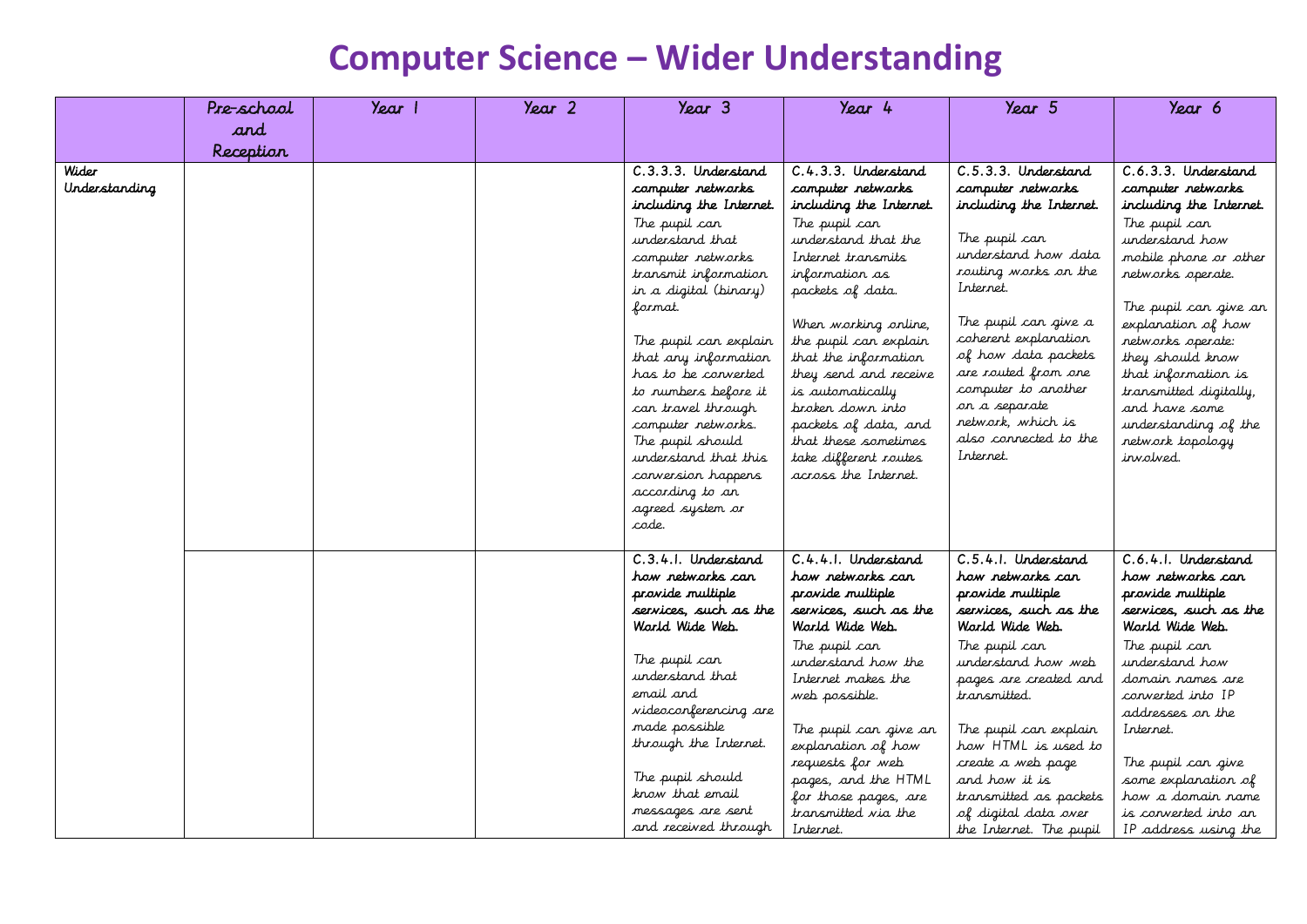|  |  | servers connected to    | should have an      | distributed domain    |
|--|--|-------------------------|---------------------|-----------------------|
|  |  | the Internet. The pupil | awareness of simple | name system (DNS)     |
|  |  | should know that        | HTML tags for       | using something       |
|  |  | other systems also      | marking up a web    | similar to a set of   |
|  |  | work through the        | page.               | phone books. The      |
|  |  | Internet, but these     |                     | pupil should show     |
|  |  | services may be         |                     | ar awareress of the   |
|  |  | direct, peer-to-peer    |                     | looked-up addresses   |
|  |  | connections rather      |                     | (DNS records) being   |
|  |  | than via servers.       |                     | copied (cached), and  |
|  |  |                         |                     | that more local       |
|  |  |                         |                     | records are used in   |
|  |  |                         |                     | preference to more    |
|  |  |                         |                     | authoritative records |
|  |  |                         |                     | in most               |
|  |  |                         |                     | circumstances.        |
|  |  |                         |                     |                       |
|  |  |                         |                     |                       |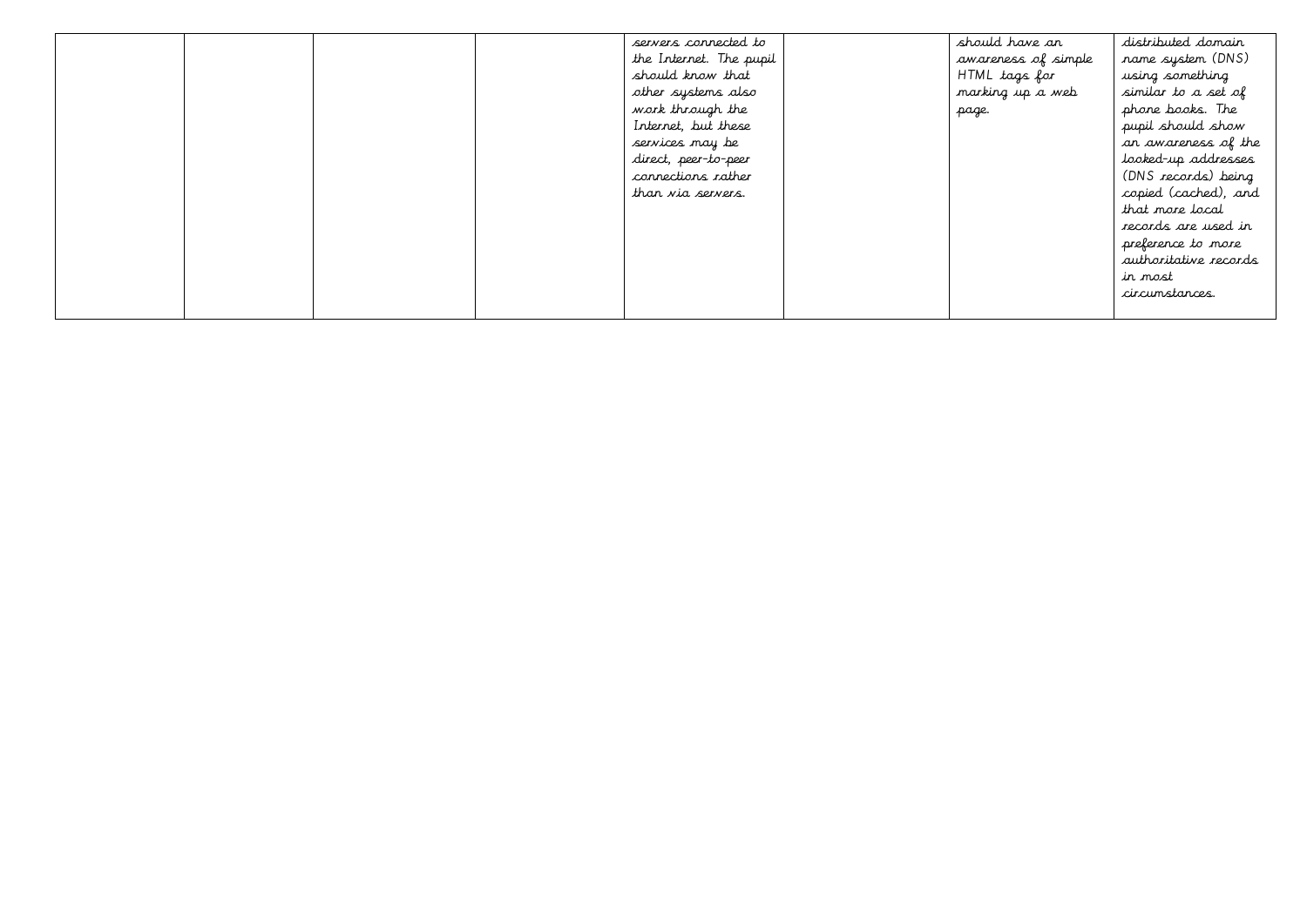### **Information Technology – Creating Content**

|                  | Pre-school | Year 1                                                                                                                                                                                                                                                                                                                                                                                                                                                                                                                                                      | Year 2                                                                                                                                                                                                                                                                                                                                                                                                                                                                                                                         | Year 3                                                                                                                                                                                                                                                                                                                                                 | Year 4                                                                                                                                                                                                                                                                                                                                                                                                      | Year 5                                                                                                                                                                                                                                                                                                                                                                                                                                                                                                                                                                                        | Year 6                                                                                                                                                                                                                                                                                                                                                                                                                                                                                                         |
|------------------|------------|-------------------------------------------------------------------------------------------------------------------------------------------------------------------------------------------------------------------------------------------------------------------------------------------------------------------------------------------------------------------------------------------------------------------------------------------------------------------------------------------------------------------------------------------------------------|--------------------------------------------------------------------------------------------------------------------------------------------------------------------------------------------------------------------------------------------------------------------------------------------------------------------------------------------------------------------------------------------------------------------------------------------------------------------------------------------------------------------------------|--------------------------------------------------------------------------------------------------------------------------------------------------------------------------------------------------------------------------------------------------------------------------------------------------------------------------------------------------------|-------------------------------------------------------------------------------------------------------------------------------------------------------------------------------------------------------------------------------------------------------------------------------------------------------------------------------------------------------------------------------------------------------------|-----------------------------------------------------------------------------------------------------------------------------------------------------------------------------------------------------------------------------------------------------------------------------------------------------------------------------------------------------------------------------------------------------------------------------------------------------------------------------------------------------------------------------------------------------------------------------------------------|----------------------------------------------------------------------------------------------------------------------------------------------------------------------------------------------------------------------------------------------------------------------------------------------------------------------------------------------------------------------------------------------------------------------------------------------------------------------------------------------------------------|
|                  | and        |                                                                                                                                                                                                                                                                                                                                                                                                                                                                                                                                                             |                                                                                                                                                                                                                                                                                                                                                                                                                                                                                                                                |                                                                                                                                                                                                                                                                                                                                                        |                                                                                                                                                                                                                                                                                                                                                                                                             |                                                                                                                                                                                                                                                                                                                                                                                                                                                                                                                                                                                               |                                                                                                                                                                                                                                                                                                                                                                                                                                                                                                                |
|                  | Reception  |                                                                                                                                                                                                                                                                                                                                                                                                                                                                                                                                                             |                                                                                                                                                                                                                                                                                                                                                                                                                                                                                                                                |                                                                                                                                                                                                                                                                                                                                                        |                                                                                                                                                                                                                                                                                                                                                                                                             |                                                                                                                                                                                                                                                                                                                                                                                                                                                                                                                                                                                               |                                                                                                                                                                                                                                                                                                                                                                                                                                                                                                                |
| Creating Content |            | C.I.I.I. Use technology<br>purposefully to<br>arganise, stare and<br>retrieve digital<br>cartent.                                                                                                                                                                                                                                                                                                                                                                                                                                                           | $C.2.1.1.$ Use<br>technology<br>purposefully to<br>arganise, stare and<br><i>re</i> trieve digital<br>cartent.                                                                                                                                                                                                                                                                                                                                                                                                                 | C.3.1.1. Select, use<br>and cambine a<br>wariety of software<br><i>Cincluding Internet</i><br>services) on a range<br>of digital devices.                                                                                                                                                                                                              | C.4.1.1. Select, use<br>and combine a variety<br>of software (including<br>Internet services) on<br>a range of digital<br>devices.                                                                                                                                                                                                                                                                          | C.5.1.1. Select, use<br>and combine a wariety<br>of software (including<br>Internet services) on<br>a range of digital<br>devices.                                                                                                                                                                                                                                                                                                                                                                                                                                                            | C.6.1.1. Select, use<br>and cambine a<br>wariety of software<br><i>Cincluding Internet</i><br>services) on a range<br>of digital devices.                                                                                                                                                                                                                                                                                                                                                                      |
|                  |            | The pupil can use<br>digital technology to<br>store and retrieve<br>content.                                                                                                                                                                                                                                                                                                                                                                                                                                                                                | The pupil can store,<br>arganise and<br>retrieve content on<br>digital devices for                                                                                                                                                                                                                                                                                                                                                                                                                                             | The pupil can use a<br>range of programs<br>on a computer.                                                                                                                                                                                                                                                                                             | The pupil can use and<br>combine a range of<br>programs on a<br>computer.                                                                                                                                                                                                                                                                                                                                   | The pupil can use and<br>combine a range of<br>programs on multiple<br>devices.                                                                                                                                                                                                                                                                                                                                                                                                                                                                                                               | The pupil can select,<br>use and combine a<br>range of programs<br>on multiple devices.                                                                                                                                                                                                                                                                                                                                                                                                                        |
|                  |            | The pupil can use a<br>range of digital<br>technologies to store<br>and access digital<br>content. These might<br>include laptop<br>computers, tablets,<br>smartphones, digital<br>cameras, video<br>cameras and audio<br>recorders. Projects<br>might include<br>videoing one another<br>cooking, developing<br>an eBook or an<br>audiobook, creating a<br>greetings card.<br>(E.g. In 1.2, film and<br>upload a pupil<br>cooking.<br>In 1.3, save their<br>artwork and retrieve<br>it.<br>Ir 1.4, oper their<br>eBook, import images<br>sourced online to | a given purpose.<br>With a given<br>purpose, the pupil<br>can use a range of<br>digital technologies<br>to retrieve, organise<br>and store digital<br>content.<br>Technologies will<br>typically include<br>laptop computers,<br>tablets and<br>smartphones with<br>access to the<br>Internet, but the<br>pupil might also be<br>expected to use<br>digital cameras,<br>video cameras and<br>audio recorders (or<br>the equivalent apps<br>on a tablet or<br>smartphone).<br>Projects might<br>include digital<br>photography, | The pupil can use a<br>range of software<br>on laptop or tablet<br>computers with some<br>degree of<br>independence.<br>Software might<br>include video editing,<br>diagnostic tools,<br>email clients,<br>wideoconferencing<br>(with the teacher or<br>another adult),<br>survey design<br>software,<br>spreadsheets and<br>presentation<br>software. | The pupil can use<br>multiple programs on<br>laptop or tablet<br>computers to achieve<br>particular goals. For<br>example, they might<br>record audio and then<br>use this as samples<br>in a composition;<br>create HTML content<br>in a text editor and<br>preview it in a<br>browser; analyse data<br>in a spreadsheet and<br>then create a<br>presentation to show<br>the results of their<br>analysis. | The pupil can use<br>multiple digital devices<br>(such as tablets and<br>laptops or digital<br>cameras and laptops)<br>to achieve particular<br>goals. The devices<br>might include web<br>servers, allowing<br>them to use cloud-<br>based applications.<br>For example, they<br>might use local media<br>in conjunction with a<br>cloud-based<br>programming<br>platform, such as<br>Scratch; digital<br>cameras and video<br>cameras to capture<br>content to use on an<br>externally hosted<br>website or blog; a<br>digital camera to take<br>photos they could<br>import into 3D design | The pupil can choose<br>for themselves from<br>a range of available<br>programs on laptops,<br>tablets or cloud-<br>based services to<br>achieve particular<br>goals. For example,<br>they might choose<br>which image editors<br>and presentation<br>software to use when<br>making a<br>presentation; which<br>image and audio<br>editors to use when<br>creating media<br>content for an app;<br>which DTP, video<br>editor and website<br>tools to use when<br>developing marking<br>materials for an app. |
|                  |            | their eBook and save.<br>In 1.5, record audio,                                                                                                                                                                                                                                                                                                                                                                                                                                                                                                              | searching for<br>images online and<br>creating image-                                                                                                                                                                                                                                                                                                                                                                                                                                                                          |                                                                                                                                                                                                                                                                                                                                                        |                                                                                                                                                                                                                                                                                                                                                                                                             | software on a laptop.                                                                                                                                                                                                                                                                                                                                                                                                                                                                                                                                                                         |                                                                                                                                                                                                                                                                                                                                                                                                                                                                                                                |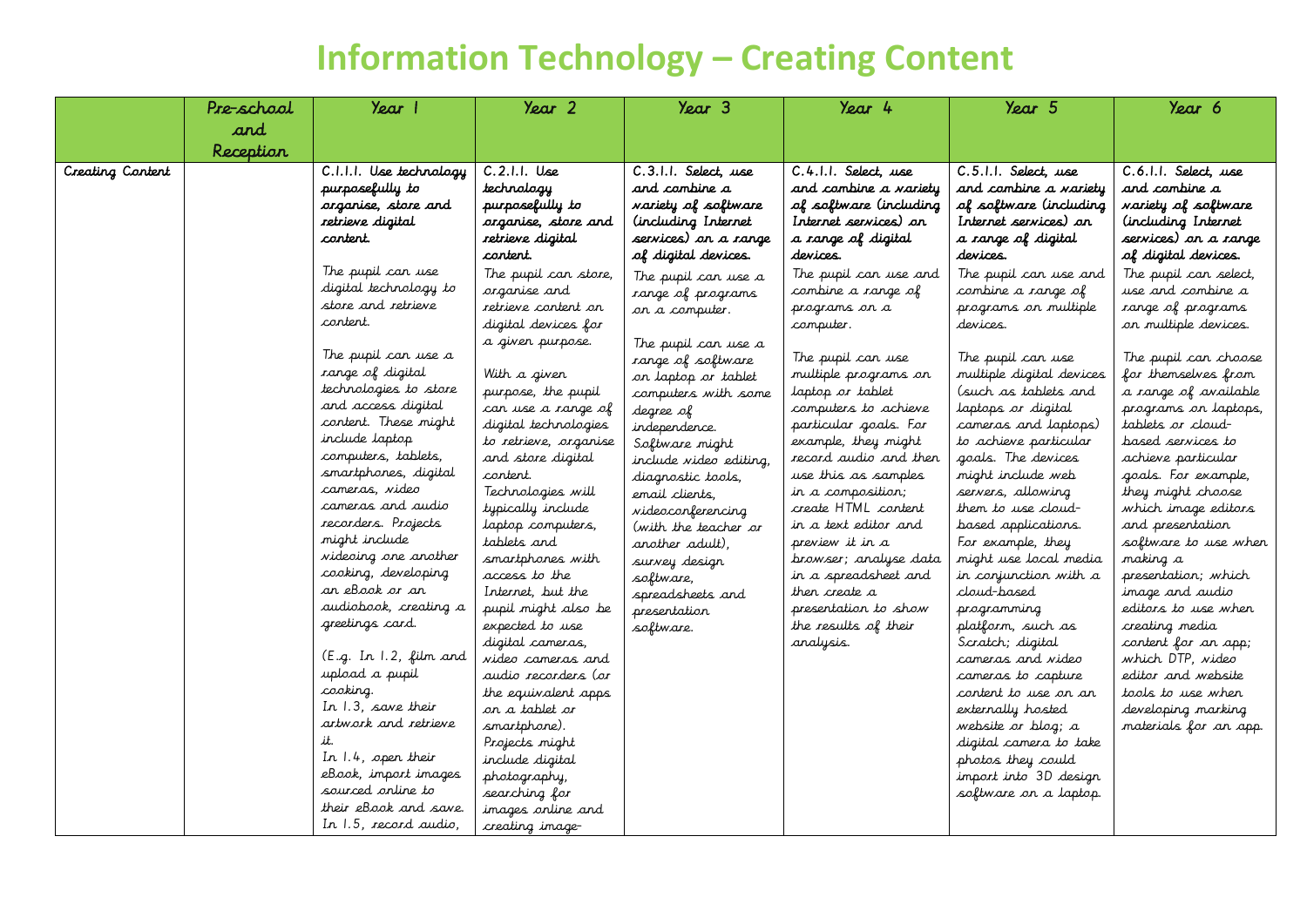| import it to the<br>computer and save<br>their work.<br>In 1.6, open, modify,<br>add images to and<br>save their popplets;<br>fill in spreadsheets<br>and Google Forms.)                                                                                                                                                                                                                                             | based presentation<br>slides.<br>(E.g. In 2.3,<br>review, reject and<br>rate the<br>photographs they<br>have taken.<br>In 2.4, retrieve<br>information and<br>images from<br>websites into<br>presentations, and<br>save their work.<br>In 2.5, film and<br>upload a working<br>stop-motion video.<br>In $2.6$ , use<br>questions to sort<br>and classify<br>objects; take,<br>upload and<br>organise<br>photographs; add<br>information to a<br>map.) |                                                                                                                                                                                                                                                                                                                                                                                                              |                                                                                                                                                                                                                                                                                                                                                                                                      |                                                                                                                                                                                                                                                                                                                                                                                                                |                                                                                                                                                                                                                                                                                                                                                     |
|----------------------------------------------------------------------------------------------------------------------------------------------------------------------------------------------------------------------------------------------------------------------------------------------------------------------------------------------------------------------------------------------------------------------|--------------------------------------------------------------------------------------------------------------------------------------------------------------------------------------------------------------------------------------------------------------------------------------------------------------------------------------------------------------------------------------------------------------------------------------------------------|--------------------------------------------------------------------------------------------------------------------------------------------------------------------------------------------------------------------------------------------------------------------------------------------------------------------------------------------------------------------------------------------------------------|------------------------------------------------------------------------------------------------------------------------------------------------------------------------------------------------------------------------------------------------------------------------------------------------------------------------------------------------------------------------------------------------------|----------------------------------------------------------------------------------------------------------------------------------------------------------------------------------------------------------------------------------------------------------------------------------------------------------------------------------------------------------------------------------------------------------------|-----------------------------------------------------------------------------------------------------------------------------------------------------------------------------------------------------------------------------------------------------------------------------------------------------------------------------------------------------|
| C.I.I.2. Use<br>technology<br>purposefully to create<br>and manipulate<br>digital cartert.<br>The pupil can create<br>original content using<br>digital technology.<br>The pupil can create<br>their own original<br>digital content using<br>a range of<br>technologies. These<br>might include laptop<br>computers, tablets,<br>smartphones, digital<br>cameras, video<br>cameras and audio<br>recorders. Projects | $C.2.1.2.$ Use<br>technology<br>purposefully to<br>create and<br>manipulate digital<br>cartent.<br>The pupil can create<br>and edit original<br>content for a given<br>purpose using<br>digital technology.<br>The pupil can create<br>and edit their own<br>sriginal digital<br>content using a<br>range of<br>technologies.<br>Content-creation<br>technology might                                                                                  | C.3.1.2. Design and<br>create a range of<br>programs, systems<br>and cantent that<br>accomplish given<br>gaals.<br>The pupil can design<br>and create content on<br>a computer.<br>The pupil can plan<br>and execute a project<br>in which they use<br>software on a laptop<br>or tablet to create<br>digital content with<br>some degree of<br>independence. For<br>example, they could<br>plan and shoot a | C.4.1.2. Design and<br>create a range of<br>programs, systems<br>and cantent that<br>accomplish given<br>goals.<br>The pupil can design<br>and create content on<br>a computer in<br>response to a given<br>goal.<br>With a given goal, the<br>pupil can plan and<br>execute a project in<br>which they use<br>software on a laptop<br>or tablet to create<br>digital content with<br>some degree of | C.5.1.2. Design and<br>create a range of<br>programs, systems<br>and content that<br>accomplish given<br>goals.<br>The pupil can design<br>and create programs<br>on a computer in<br>response to a given<br>goal.<br>The pupil can design<br>a program of their<br>own in response to a<br>given goal and write<br>this in a block-based<br>language such as<br>Scratch. The program<br>need not be complex - | $\overline{C.6.1.2.}$ Design and<br>create a range of<br>programs, systems<br>and content that<br>accomplish given<br>gaals.<br>The pupil can design<br>and create systems in<br>response to a given<br>goal.<br>The pupil can plan,<br>design and implement<br>a system with<br>multiple, interrelated<br>components with a<br>given goal in mind. |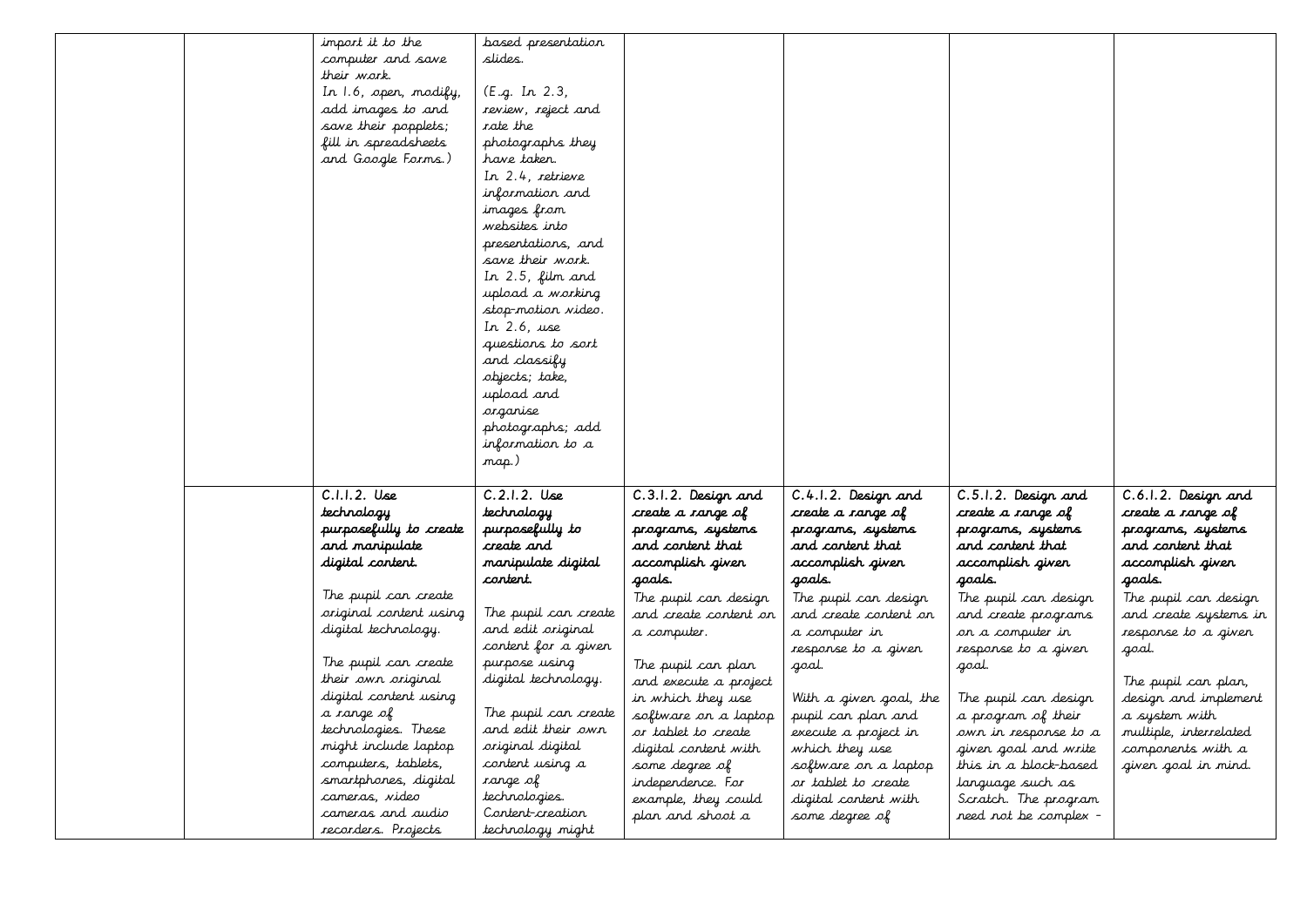|  | might include               | include laptop         | video, plan and       | independence. For     | a simple game would    |                                   |
|--|-----------------------------|------------------------|-----------------------|-----------------------|------------------------|-----------------------------------|
|  | videoing one another        | computers, tablets,    | create a presentation | example, they could   | suffice, but it should |                                   |
|  | cooking, developing         | smartphones with       | on a given topic or   | plan and compose      | be accomplished with   |                                   |
|  | ar eBook or ar              | retwark                | plan and then create  | original music using  | a degree of            |                                   |
|  | audiobook, creating a       | connections, digital   | an online survey.     | sequencing software;  | independent working.   |                                   |
|  | greetings card. Look        | cameras, video         |                       | plan and create a web |                        |                                   |
|  | for some indication         | cameras and audio      |                       | page; plan how they   |                        |                                   |
|  | of the pupils               | recorders, although    |                       | could contribute to a |                        |                                   |
|  | creativity in this          | editing is likely to   |                       | shared wiki and then  |                        |                                   |
|  | work.                       | take place on          |                       | do so; plan and       |                        |                                   |
|  |                             | laptops or tablets.    |                       | create a presentation |                        |                                   |
|  | (E.g. In 1.2, film          | Projects might         |                       | about the weather.    |                        |                                   |
|  | digital <i>vi</i> deo.      | include digital        |                       | They should evaluate  |                        |                                   |
|  | In 1.3, create an           | photography,           |                       | how effectively they  |                        |                                   |
|  | original painting.          | creating image-        |                       | have met the          |                        |                                   |
|  | In 1.4, create an           | based presentation     |                       | requirements of the   |                        |                                   |
|  | eBook including             | slides, composing      |                       |                       |                        |                                   |
|  |                             |                        |                       | original goal.        |                        |                                   |
|  | images and <i>ori</i> ginal | ar email and           |                       |                       |                        |                                   |
|  | text.                       | creating simple        |                       |                       |                        |                                   |
|  | In 1.5, create and          | charts. Look for       |                       |                       |                        |                                   |
|  | record original digital     | some indication of     |                       |                       |                        |                                   |
|  | audio.                      | the pupil's creativity |                       |                       |                        |                                   |
|  | In 1.6, create data         | in this work and       |                       |                       |                        |                                   |
|  | tables and trees.)          | evidence that they     |                       |                       |                        |                                   |
|  |                             | have edited content.   |                       |                       |                        |                                   |
|  |                             |                        |                       |                       |                        |                                   |
|  |                             | (E.g. In 2.3, take     |                       |                       |                        |                                   |
|  |                             | and edit original      |                       |                       |                        |                                   |
|  |                             | digital photographs.   |                       |                       |                        |                                   |
|  |                             | In 2.4, create and     |                       |                       |                        |                                   |
|  |                             | edit their own         |                       |                       |                        |                                   |
|  |                             | presentation.          |                       |                       |                        |                                   |
|  |                             | In $2.5$ , film and    |                       |                       |                        |                                   |
|  |                             | edit a stop-motion     |                       |                       |                        |                                   |
|  |                             | video.                 |                       |                       |                        |                                   |
|  |                             | In 2.6, take and       |                       |                       |                        |                                   |
|  |                             | edit photographs       |                       |                       |                        |                                   |
|  |                             | and create and edit    |                       |                       |                        |                                   |
|  |                             | charts.)               |                       |                       |                        |                                   |
|  |                             |                        |                       |                       |                        |                                   |
|  |                             |                        | C.3.1.3. Collecting,  | C.4.1.3. Collecting,  | C.5.1.3. Collecting,   | $\overline{C.6.1.3.}$ Collecting, |
|  |                             |                        | analysing, evaluating | analysing, evaluating | analysing, evaluating  | analysing, evaluating             |
|  |                             |                        | and presenting data   | and presenting data   | and presenting data    | and presenting data               |
|  |                             |                        | and information.      | and information.      | and information.       | and information.                  |
|  |                             |                        | The pupil can collect | The pupil can collect | The pupil can analyse  | The pupil can analyse             |
|  |                             |                        | and present           | and present data.     | and evaluate           | and evaluate data.                |
|  |                             |                        | information.          |                       | information.           |                                   |
|  |                             |                        |                       |                       |                        |                                   |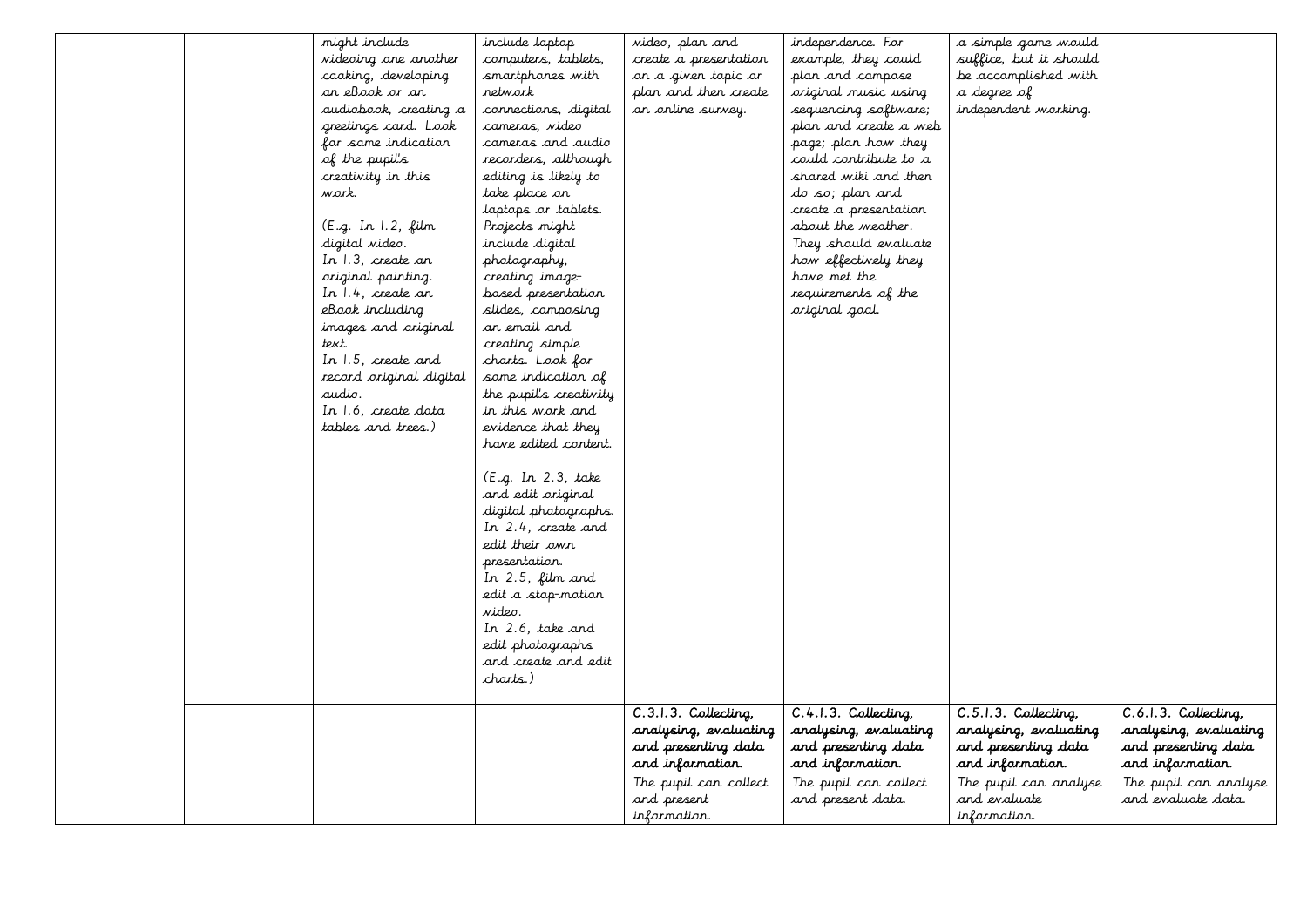|  |  |                       | The pupil can use      |                        | The pupil can           |
|--|--|-----------------------|------------------------|------------------------|-------------------------|
|  |  | The pupil can use     | computers to collect   | Working with text,     | evaluate the quality    |
|  |  | computers to collect  | rumerical data and     | audio, images or       | of rumerical data,      |
|  |  | information and       | present this to an     | video, the pupil can   | deciding the extent to  |
|  |  | present this to an    | audience. For example, | analyse information,   | which it is affected    |
|  |  | audience. For         | they could collect and | perhaps summarising    | by systematic or        |
|  |  | example, they could   | present data about the | this. They should      | random errors. They     |
|  |  | shoot and then        | weather over a period  | evaluate the quality   | should analyse their    |
|  |  | show a video or       | of time. They should   | of the information,    | data, perhaps           |
|  |  | conduct an orline     | be able to do this     | looking for bias or    | producing summary       |
|  |  | survey and present    | with a degree of       | questioning            | statistics, looking for |
|  |  | the results. They     | independence.          | assumptions that       | relationships, trends   |
|  |  | should be able to do  |                        | have been made. For    | and exceptions.         |
|  |  | this with a degree of |                        | example, they could    |                         |
|  |  | independence.         |                        | work with information  |                         |
|  |  |                       |                        | or e-safety,           |                         |
|  |  |                       |                        | evaluating its quality |                         |
|  |  |                       |                        | and providing a clear  |                         |
|  |  |                       |                        | and coherent           |                         |
|  |  |                       |                        | summary.               |                         |
|  |  |                       |                        |                        |                         |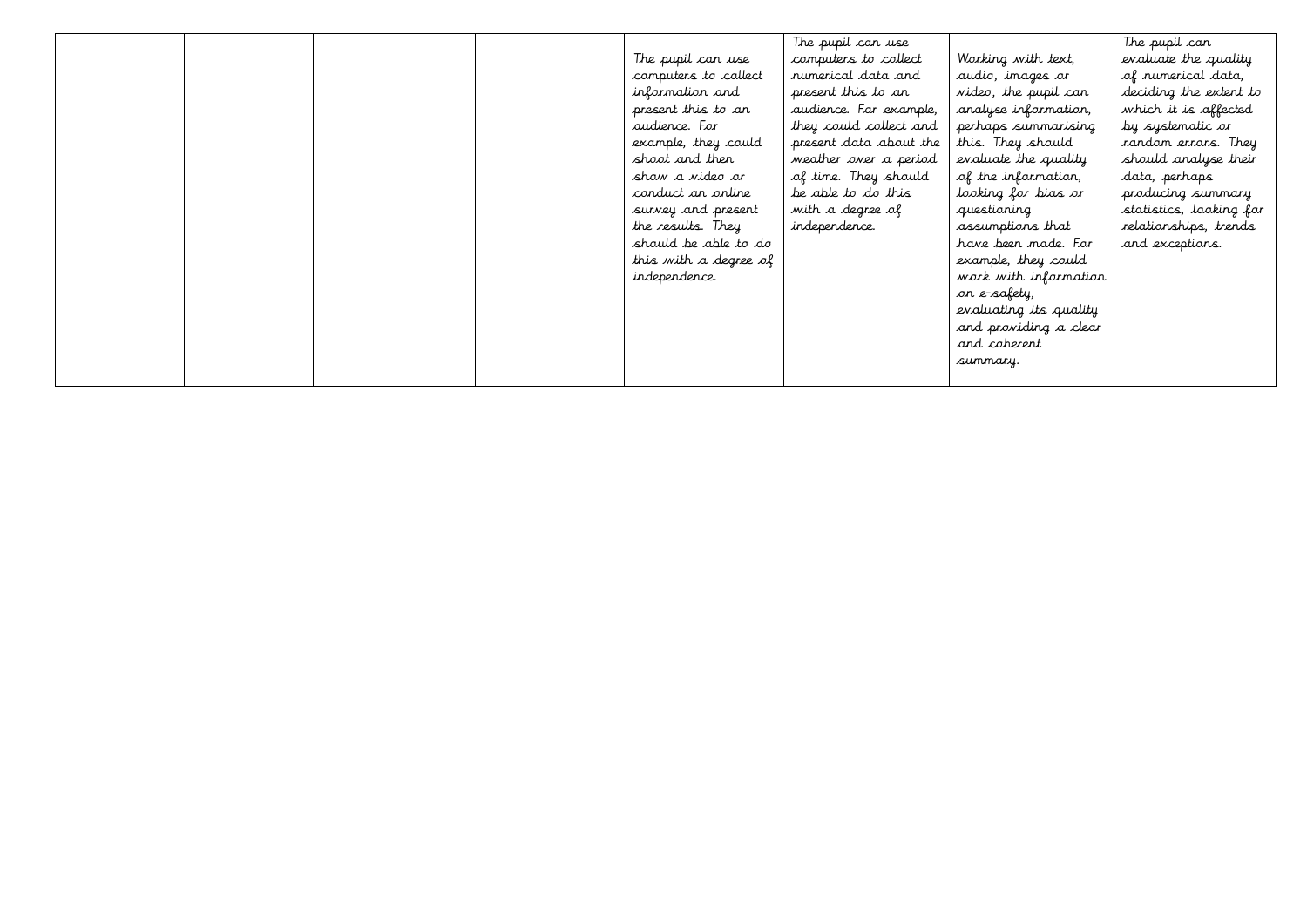### **Information Technology – Searching**

|           | Pre-school | Year 1 | Year <sub>2</sub> | $\gamma_{\text{ear}}$ 3                                                                                                                                                                                                                                                                                                                                                       | Year 4                                                                                                                                                                                                                                                                                                                                                                                              | Year 5                                                                                                                                                                                                                                                                                                                                                                                                                                                                                                                           | Year 6                                                                                                                                                                                                                                                                                                                                                                                                                                                                                                            |
|-----------|------------|--------|-------------------|-------------------------------------------------------------------------------------------------------------------------------------------------------------------------------------------------------------------------------------------------------------------------------------------------------------------------------------------------------------------------------|-----------------------------------------------------------------------------------------------------------------------------------------------------------------------------------------------------------------------------------------------------------------------------------------------------------------------------------------------------------------------------------------------------|----------------------------------------------------------------------------------------------------------------------------------------------------------------------------------------------------------------------------------------------------------------------------------------------------------------------------------------------------------------------------------------------------------------------------------------------------------------------------------------------------------------------------------|-------------------------------------------------------------------------------------------------------------------------------------------------------------------------------------------------------------------------------------------------------------------------------------------------------------------------------------------------------------------------------------------------------------------------------------------------------------------------------------------------------------------|
|           | and        |        |                   |                                                                                                                                                                                                                                                                                                                                                                               |                                                                                                                                                                                                                                                                                                                                                                                                     |                                                                                                                                                                                                                                                                                                                                                                                                                                                                                                                                  |                                                                                                                                                                                                                                                                                                                                                                                                                                                                                                                   |
|           |            |        |                   |                                                                                                                                                                                                                                                                                                                                                                               |                                                                                                                                                                                                                                                                                                                                                                                                     |                                                                                                                                                                                                                                                                                                                                                                                                                                                                                                                                  |                                                                                                                                                                                                                                                                                                                                                                                                                                                                                                                   |
| Searching | Reception  |        |                   | C.3.2.1. Use search<br>technologies<br>effectively.<br>The pupil can search<br>for information<br>within a single site.<br>The pupil can use<br>browser-specific<br>tools (e.g. the Find<br>command) and site-<br>specific tools (such<br>as the search tools<br>for Wikipedia or<br>YouTube) to locate<br>particular<br>information on a<br>web page or within<br>a website. | C.4.2.1. Use search<br>technologies<br>effectively.<br>The pupil can use a<br>standard search<br>engine to find<br>information.<br>The pupil can use a<br>common search engine<br>(such as Google with<br>safe search mode<br>locked in place)<br>effectively, to search<br>for particular<br>information on the<br>web, such as<br>answers to questions<br>they identify in a<br>research project. | C.5.2.1. Use search<br>technologies<br>effectively.<br>The pupil can use<br>filters to make more<br>effective use of a<br>standard search<br>engine.<br>The pupil can use a<br>common search engine<br>(such as Google with<br>safe search mode<br>locked in place)<br>effectively, to search<br>for particular<br>information on the<br>web, such as<br>answers to questions<br>they identify in a<br>research project. They<br>should use built-in<br>search tools to filter<br>their results, such as<br>by time, location or | C.6.2.1. Use search<br>technologies<br>effectively.<br>The pupil can make<br>use of a range of<br>search engines<br>appropriate to finding<br>information that is<br>required.<br>The pupil can show<br>that they can use<br>effectively a range of<br>different search<br>technologies,<br>including alternatives<br>to Google (such as<br>Bing or Yahoo) and<br>site-specific search<br>engines (such as<br>those for the App<br>Store or Google<br>Play). E.g. They<br>could demonstrate<br>how they would use |
|           |            |        |                   | C.3.2.2. Appreciate<br>how search results<br>are selected and                                                                                                                                                                                                                                                                                                                 | C.4.2.2. Appreciate<br>how search results<br>are selected and                                                                                                                                                                                                                                                                                                                                       | reading level.<br>C.5.2.2. Appreciate<br>how search results<br>are selected and                                                                                                                                                                                                                                                                                                                                                                                                                                                  | a range of search<br>engines when<br>researching available<br>smartphone apps for<br>a particular purpose.<br>C.6.2.2. Appreciate<br>how search results<br>are selected and                                                                                                                                                                                                                                                                                                                                       |
|           |            |        |                   | ranked.<br>The pupil can<br>understand that<br>search engines select<br>pages according to                                                                                                                                                                                                                                                                                    | ranked.<br>The pupil can<br>understand that<br>search engines rank<br>pages according to<br>relevance.                                                                                                                                                                                                                                                                                              | ranked.<br>The pupil can<br>understand that<br>search engines use a<br>cached copy of the<br>crawled web to select                                                                                                                                                                                                                                                                                                                                                                                                               | ranked.<br>The pupil can<br>appreciate that search<br>engines rank pages<br>based on the number<br>and quality of in-                                                                                                                                                                                                                                                                                                                                                                                             |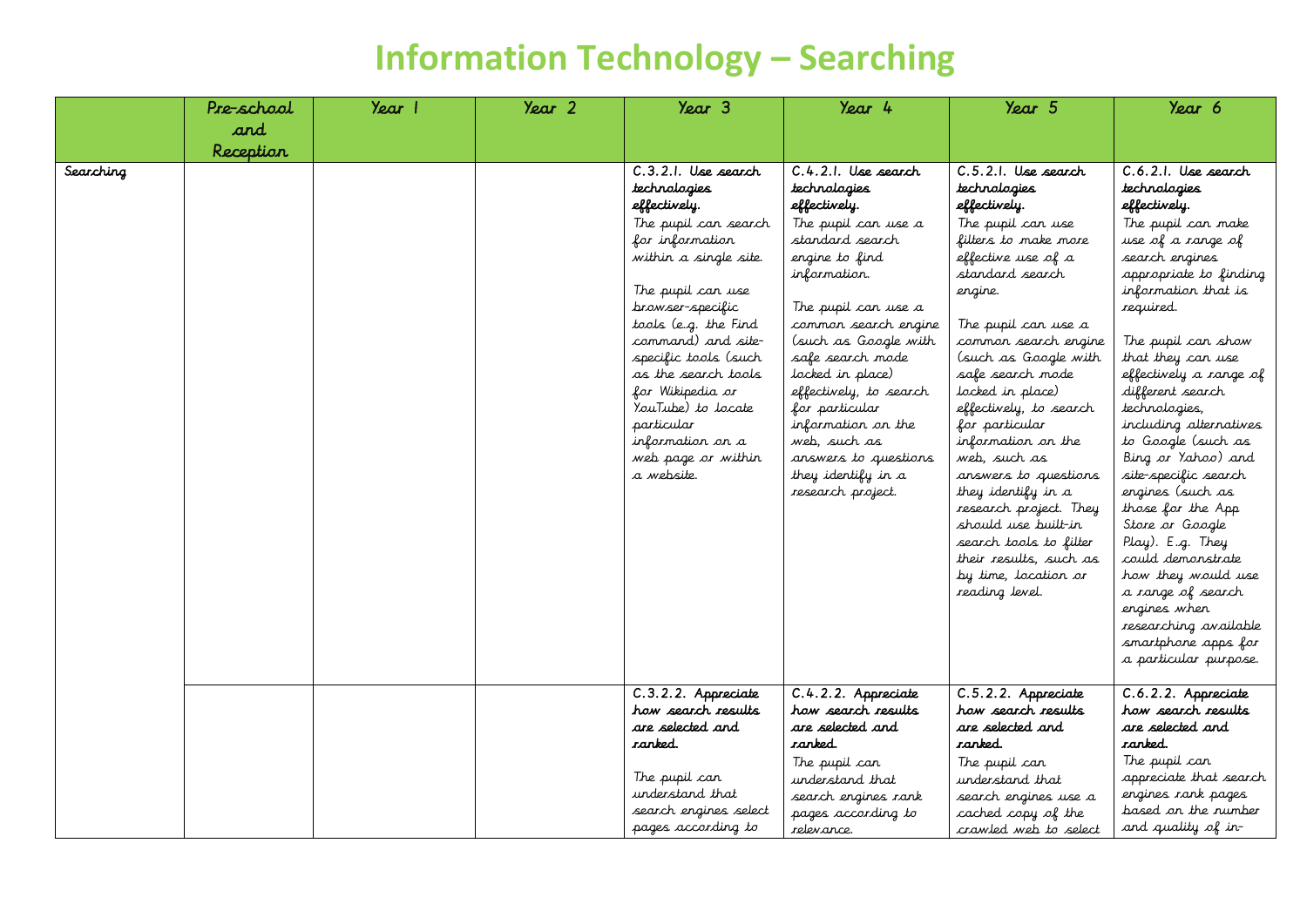|  |  | keywords found in    |                         | and rank results.     | bound links.           |
|--|--|----------------------|-------------------------|-----------------------|------------------------|
|  |  | the content.         | The pupil can           |                       |                        |
|  |  |                      | demonstrate their       | The pupil can explain | The pupil can          |
|  |  | When using search    | understanding that      | how a search engine   | demonstrate some       |
|  |  | engines, the pupil   | search engine results   | creates an index from | awareness of the       |
|  |  | should demonstrate   | are ranked according    | a cached copy of the  | Page Rank algorithm,   |
|  |  | their understanding  | to relevance, and that  | web and uses this to  | explaining that the    |
|  |  | that the pages       | rormally the top        | select and rank       | quality of a page is   |
|  |  | shown include the    | results on the first    | results. The pupil    | determined largely on  |
|  |  | keywords they have   | page are likely to be   | might also show an    | the basis of the       |
|  |  | specified. The pupil | those most relevant to  | awareness of the      | number and quality     |
|  |  | car use this         | their query. If the     | Page Rank algorithm   | of links pointing to   |
|  |  | knowledge by         | pupil is unable to find | in which results are  | that page in the       |
|  |  | thinking of good     | good results on the     | canked according to   | engine's cached copy   |
|  |  | keywords appropriate | first page, expect them | the rumber and        | of the web, and that   |
|  |  | for what they are    | to reconsider their     | quality of in-bound   | quality is itself      |
|  |  | searching.           | keywords rather than    | links.                | determined recursively |
|  |  |                      | looking at further      |                       | through Page Rank.     |
|  |  |                      | pages of results.       |                       |                        |
|  |  |                      |                         |                       |                        |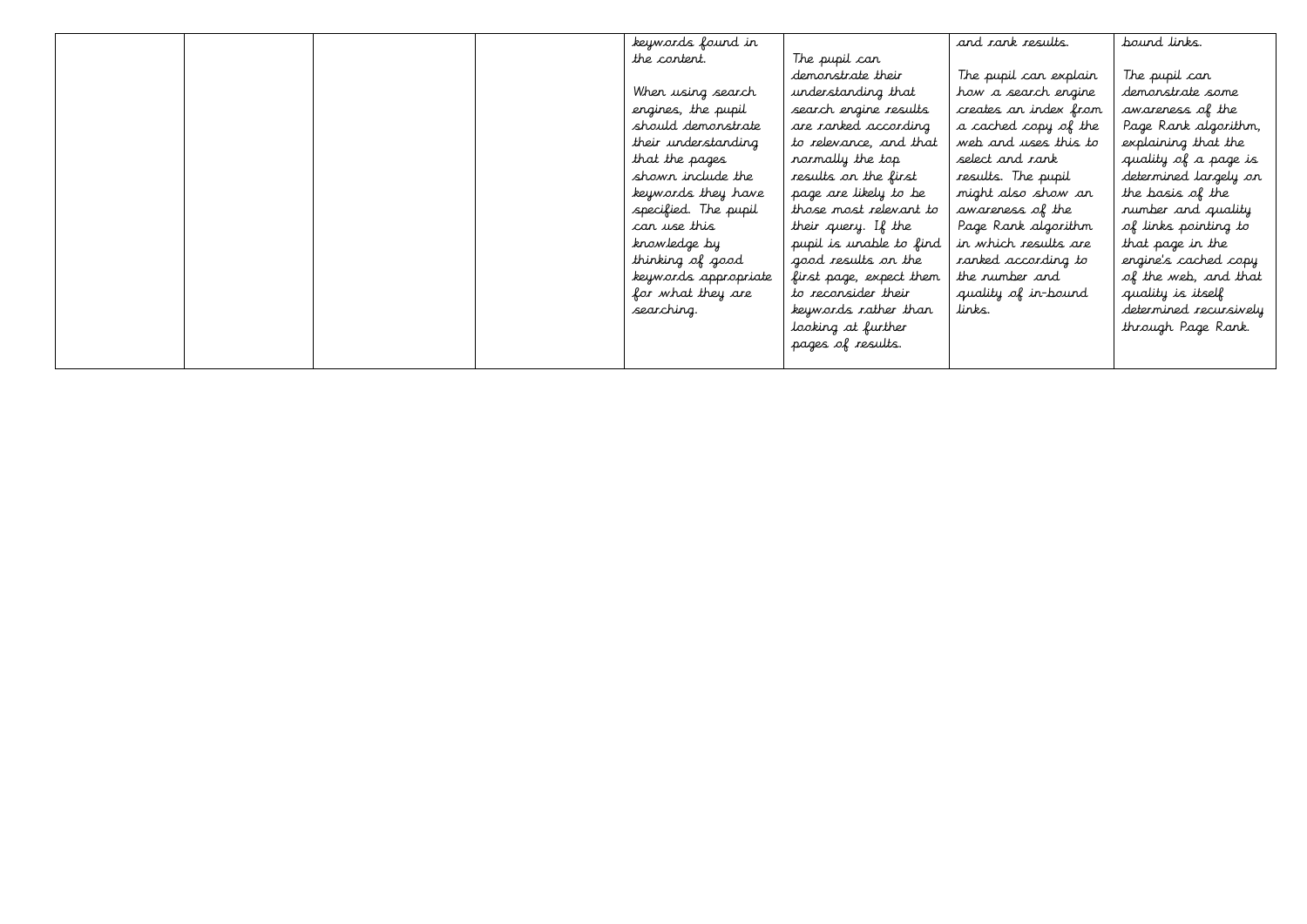## **Digital Literacy – ESafety**

| Pre-school | Year 1                                                                                                                                                                                                                                                                                                                                                                                                                                                                                                   | Year 2                                                                                                                                                                                                                                                                                                                                                                                                                                                                              | $\gamma_{\text{ear}}$ 3                                                                                                                                                                                                                                                                                                                                                                                                                                                        | Year 4                                                                                                                                                                                                                                                                                                                                                                                                                                                              | Year 5                                                                                                                                                                                                                                                                                                                                                                                                                                                            | Year 6                                                                                                                                                                                                                                                                                                                                                                                                                                                                                       |
|------------|----------------------------------------------------------------------------------------------------------------------------------------------------------------------------------------------------------------------------------------------------------------------------------------------------------------------------------------------------------------------------------------------------------------------------------------------------------------------------------------------------------|-------------------------------------------------------------------------------------------------------------------------------------------------------------------------------------------------------------------------------------------------------------------------------------------------------------------------------------------------------------------------------------------------------------------------------------------------------------------------------------|--------------------------------------------------------------------------------------------------------------------------------------------------------------------------------------------------------------------------------------------------------------------------------------------------------------------------------------------------------------------------------------------------------------------------------------------------------------------------------|---------------------------------------------------------------------------------------------------------------------------------------------------------------------------------------------------------------------------------------------------------------------------------------------------------------------------------------------------------------------------------------------------------------------------------------------------------------------|-------------------------------------------------------------------------------------------------------------------------------------------------------------------------------------------------------------------------------------------------------------------------------------------------------------------------------------------------------------------------------------------------------------------------------------------------------------------|----------------------------------------------------------------------------------------------------------------------------------------------------------------------------------------------------------------------------------------------------------------------------------------------------------------------------------------------------------------------------------------------------------------------------------------------------------------------------------------------|
| and        |                                                                                                                                                                                                                                                                                                                                                                                                                                                                                                          |                                                                                                                                                                                                                                                                                                                                                                                                                                                                                     |                                                                                                                                                                                                                                                                                                                                                                                                                                                                                |                                                                                                                                                                                                                                                                                                                                                                                                                                                                     |                                                                                                                                                                                                                                                                                                                                                                                                                                                                   |                                                                                                                                                                                                                                                                                                                                                                                                                                                                                              |
| Reception  |                                                                                                                                                                                                                                                                                                                                                                                                                                                                                                          |                                                                                                                                                                                                                                                                                                                                                                                                                                                                                     |                                                                                                                                                                                                                                                                                                                                                                                                                                                                                |                                                                                                                                                                                                                                                                                                                                                                                                                                                                     |                                                                                                                                                                                                                                                                                                                                                                                                                                                                   |                                                                                                                                                                                                                                                                                                                                                                                                                                                                                              |
|            | C.I.I.I. Use technology<br>safely and<br>respectfully.<br>The pupil can keep<br>themselves safe while<br>using digital<br>technology.<br>The pupil can<br>understand that they<br>need to keep safe<br>when using digital<br>technology. For<br>example, they should<br>know to use filtered<br>Safe Search when<br>looking for images<br>on the web and that<br>they should close the<br>lid of a laptop (or<br>turn over a tablet)<br>and alert an adult if<br>they come across<br>unsuitable content. | C.2.1.1. Use<br>technology safely<br>and respectfully.<br>The pupil can keep<br>safe and show<br>respect to others<br>while using digital<br>technology.<br>The pupil should<br>know that they need<br>to keep themselves<br>safe when using<br>digital technology.<br>E.g. They should<br>know to use filtered<br>SafeSearch when<br>looking for images<br>on the web and<br>that they should<br>close the lid of a<br>laptop (or similar<br>action) if they find<br>inappropriate | $C.3.1.1.$ Use<br>technology safely,<br>respectfully and<br>responsibly.<br>The pupil can use<br>digital technology<br>safely and show<br>respect for others<br>when working online.<br>The pupil should<br>know that they need<br>to keep themselves<br>safe when using<br>digital technology.<br>For example, they<br>should show respect<br>for others when<br>filming and should<br>not normally post<br>videos online. If<br>responding to online<br>surveys, they should | $C.4.1.1.$ Use<br>technology safely,<br>respectfully and<br>responsibly.<br>The pupil can<br>demonstrate that they<br>can act responsibly<br>when using<br>computers.<br>The pupil can act<br>responsibly when<br>using computers. For<br>example, they should<br>act responsibly when<br>developing computer<br>games or prototype<br>products. They should<br>behave responsibly<br>when using sampled<br>music or creating a<br>composition. They<br>should show | $C.5.1.1.$ Use<br>technology safely,<br>respectfully and<br>respansibly.<br>The pupil can<br>demonstrate that they<br>can act responsibly<br>when using the<br>Internet.<br>The pupil can act<br>responsibly when<br>using the Internet. For<br>example, they should<br>act responsibly when<br>participating in an<br>online community,<br>such as the Scratch<br>community, if<br>permitted to do so.<br>They should<br>demonstrate that they<br>understand the | C.6.1.1. Use<br>technology safely,<br>respectfully and<br>responsibly.<br>The pupil can show<br>that they can think<br>through the<br>consequences of their<br>actions when using<br>digital technology.<br>The pupil can discuss<br>likely and potential<br>consequences of their<br>actions when using<br>digital technology in<br>a range of contexts.<br>Contexts might<br>include developing<br>smartphone apps;<br>using online project<br>management tools;<br>collecting information |
|            | (E.g. In 1.3 and 1.4,<br>close their laptop (or<br>turn over their tablet)<br>and tell a teacher if<br>they find<br>inappropriate images.)                                                                                                                                                                                                                                                                                                                                                               | images. They<br>should know to<br>respect others'<br>rights, including<br>privacy and<br>intellectual property<br>when using<br>computers, so<br>should not look at<br>someone else's work<br>or copy it without<br>permission and<br>acknowledgement.<br>They should<br>observe age<br>restrictions on                                                                                                                                                                             | do so anonymously,<br>thinking carefully<br>about information<br>they give out.                                                                                                                                                                                                                                                                                                                                                                                                | responsibility when<br>creating or remixing<br>contine content,<br>including observing<br>copyright and any<br>terms and conditions.<br>They should contribute<br>positively to a shared<br>wiki.                                                                                                                                                                                                                                                                   | importance of<br>encrypted (HTTPS)<br>connections when<br>browsing the web and<br>of using strong<br>passwords to protect<br>their identity online.<br>They should act<br>responsibly when<br>creating, editing or<br>commenting on web<br>pages or blog posts.                                                                                                                                                                                                   | for market research;<br>posting original<br>content online.                                                                                                                                                                                                                                                                                                                                                                                                                                  |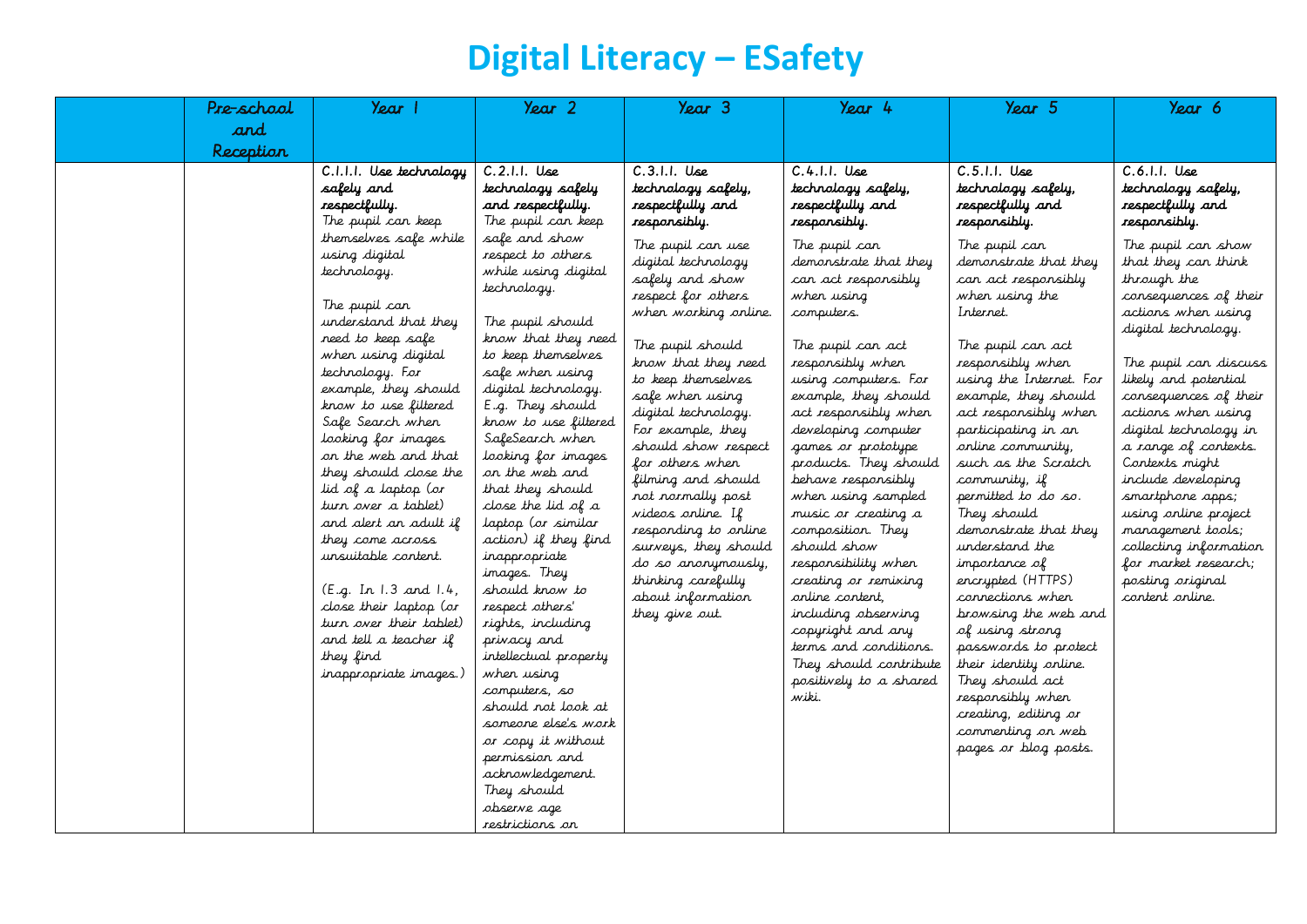|  |                                            | computer games.<br>(E.g. In 2.2,<br>observe age<br>restrictions when<br>playing games out<br>of school.<br>In 2.3, ask before<br>taking photos of<br>others.<br>In 2.4, know what<br>to do if they<br>encounter<br>inappropriate<br>content;<br>acknowledge the<br>source of<br>information they<br>use.<br>In 2.6, know not<br>to post images with<br>metadata to the<br>oper web.) |                                   |                                          |                                          |                                            |
|--|--------------------------------------------|--------------------------------------------------------------------------------------------------------------------------------------------------------------------------------------------------------------------------------------------------------------------------------------------------------------------------------------------------------------------------------------|-----------------------------------|------------------------------------------|------------------------------------------|--------------------------------------------|
|  | C.I.I.2. Keeping<br>personal information   | C.2.1.2. Keeping<br>persanal                                                                                                                                                                                                                                                                                                                                                         | C.3.1.2. Recagnise<br>acceptable/ | C.4.1.2. Recognise<br>acceptable/        | C.5.1.2. Recagnise<br>acceptable/        | C.6.1.2. Recagnise<br>acceptable/          |
|  | private.                                   | information private.                                                                                                                                                                                                                                                                                                                                                                 | unacceptable                      | unacceptable                             | unacceptable                             | unacceptable                               |
|  | The pupil can<br>understand that           | The pupil can<br>understand that                                                                                                                                                                                                                                                                                                                                                     | behaviour.<br>The pupil can       | behaviour.<br>The pupil can              | behaviour.<br>The pupil can discuss      | behaviour.<br>The pupil can identify       |
|  | information on the<br>Internet can be seen | they should not<br>share personal                                                                                                                                                                                                                                                                                                                                                    | recognise                         | understand the                           | the consequences of                      | principles                                 |
|  | by others.                                 | information online.                                                                                                                                                                                                                                                                                                                                                                  | unacceptable                      | difference between                       | particular behaviours                    | underpinning                               |
|  |                                            |                                                                                                                                                                                                                                                                                                                                                                                      | behaviour when<br>using digital   | acceptable and<br>unacceptable           | when using digital<br>technology.        | acceptable use of<br>digital technologies. |
|  | The pupil should be                        | The pupil should                                                                                                                                                                                                                                                                                                                                                                     | technology.                       | behaviours when                          |                                          |                                            |
|  | aware that<br>information stored on        | understand that<br>personal                                                                                                                                                                                                                                                                                                                                                          |                                   | using digital                            | The pupil can discuss                    | The pupil can identify                     |
|  | the web or                                 | information should                                                                                                                                                                                                                                                                                                                                                                   | The pupil can identify            | technology.                              | the likely or possible                   | some principles                            |
|  | transmitted via the                        | be kept private: it                                                                                                                                                                                                                                                                                                                                                                  | what would be<br>unacceptable or  | The pupil can discuss                    | consequences of<br>particular behaviours | underpinning<br>acceptable behaviour       |
|  | Internet is available                      | should rot be                                                                                                                                                                                                                                                                                                                                                                        | inappropriate                     | the difference between                   | when using digital                       | when using                                 |
|  | to other people. E.g.                      | posted orline to a                                                                                                                                                                                                                                                                                                                                                                   | behaviour when                    | acceptable and                           | technology in a range                    | technologies in a                          |
|  | They should know                           | public audience and                                                                                                                                                                                                                                                                                                                                                                  | using digital                     | unacceptable                             | of contexts. Contexts                    | range of contexts.                         |
|  | that the images they                       | should only be                                                                                                                                                                                                                                                                                                                                                                       | technology in a                   | behaviours when                          | could include the                        | Contexts could                             |
|  | find online can be<br>found by others too, | shared privately<br>with those who                                                                                                                                                                                                                                                                                                                                                   | range of contexts.                | using digital                            | Scratch website, or                      | include smartphone or                      |
|  |                                            |                                                                                                                                                                                                                                                                                                                                                                                      | For example, they                 | technology in a range                    | other online                             | tablet use; the use of                     |
|  |                                            |                                                                                                                                                                                                                                                                                                                                                                                      |                                   |                                          |                                          |                                            |
|  | and that the queries                       | they (or their                                                                                                                                                                                                                                                                                                                                                                       | should know what                  | of contexts. Contexts                    | communities; using                       | online project                             |
|  | they type in can be<br>seen by those who   | parents) would<br>trust. E.g. The pupil                                                                                                                                                                                                                                                                                                                                              | would be<br>unacceptable when     | could include the<br>Scratch website, or | cryptography and<br>passwords; creating  | management tools;<br>online surveys and    |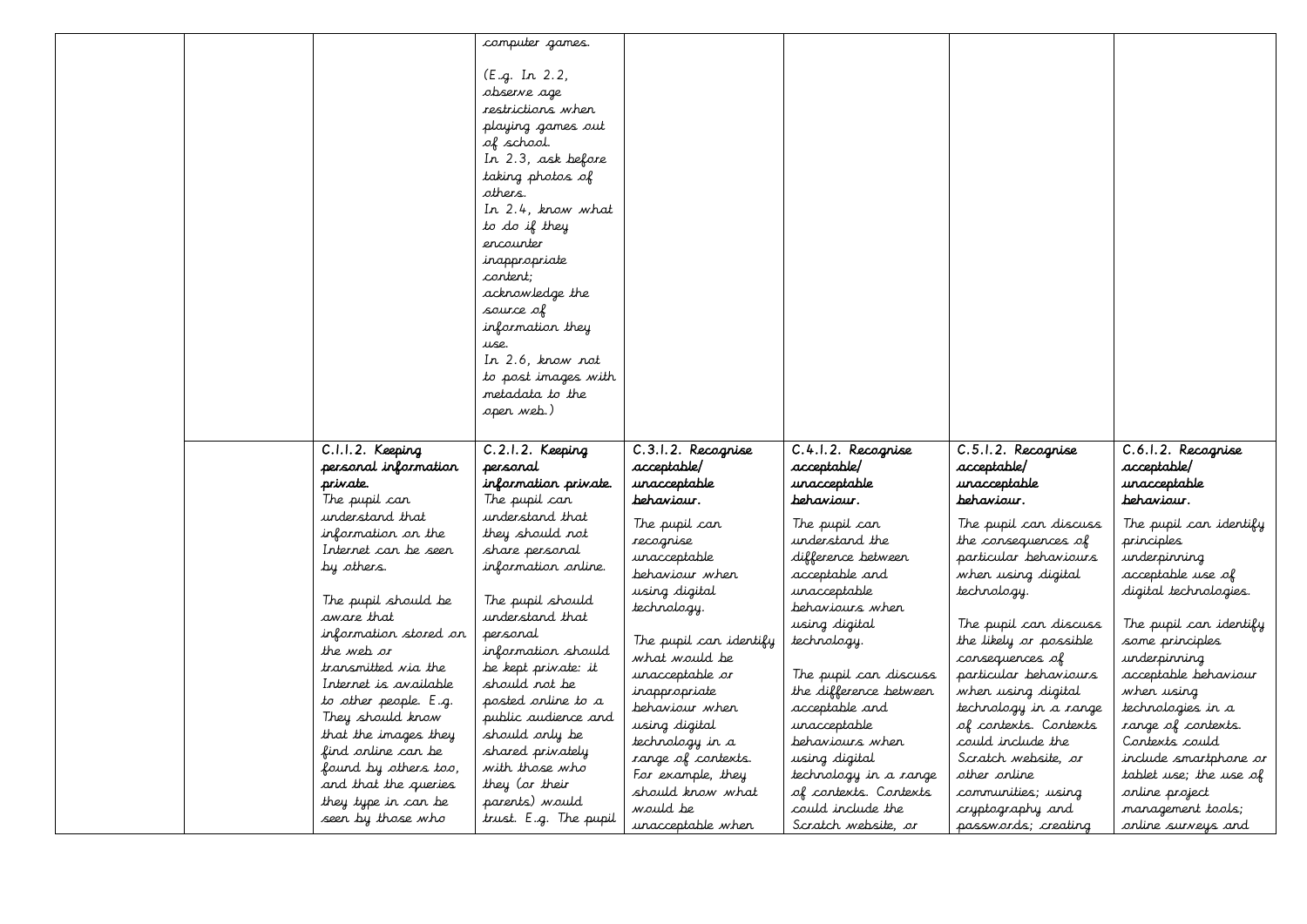| run the search engine<br>they use and the<br>school's retwork.<br>(E.g. In 1.2, 1.3, 1.4<br>and 1.6, know that<br>some personal<br>information and<br>images should be kept<br>private, and<br>understand what<br>should not be posted<br>orline.<br>In $1.3$ and $1.4$ ,<br>realise that the<br>images they search<br>for can be seen by<br>others.) | should recognise<br>that photos they<br>take in school<br>should rot<br>normally be posted<br>to the open web.<br>They should know<br>that photos taken<br>with smartphones<br>often contain<br>hidden information<br>about where the<br>photo was taken.<br>(E.g. In 2.2 and<br>2.6, know that<br>photos of<br>themselves or other<br>people should not<br>rormally be<br>uploaded to the<br>oper web.<br>In 2.6, know that<br>photos can contain<br>metadata revealing | using online<br>communities, such as<br>the Scratch website,<br>or when shooting or<br>publishing video.<br>They should know<br>what would be<br>unacceptable use of<br>the Command prompt,<br>email or online<br>survey tools.                                        | other online<br>communities; the use<br>of others' original<br>content, such as<br>music samples or web<br>pages; wikis,<br>including Wikipedia.                                                                                                                                                | websites or writing<br>blog posts.                                                                                                                                                                                                                                             | recording of<br>interviews; creating<br>and sharing digital<br>content.                                                                                                                                                                                      |
|-------------------------------------------------------------------------------------------------------------------------------------------------------------------------------------------------------------------------------------------------------------------------------------------------------------------------------------------------------|--------------------------------------------------------------------------------------------------------------------------------------------------------------------------------------------------------------------------------------------------------------------------------------------------------------------------------------------------------------------------------------------------------------------------------------------------------------------------|------------------------------------------------------------------------------------------------------------------------------------------------------------------------------------------------------------------------------------------------------------------------|-------------------------------------------------------------------------------------------------------------------------------------------------------------------------------------------------------------------------------------------------------------------------------------------------|--------------------------------------------------------------------------------------------------------------------------------------------------------------------------------------------------------------------------------------------------------------------------------|--------------------------------------------------------------------------------------------------------------------------------------------------------------------------------------------------------------------------------------------------------------|
| C.I.I.3. Identify<br>where to go for help<br>and support when<br>they have concerns<br>about cantent ar                                                                                                                                                                                                                                               | where they were<br>taken.)<br>C.2.1.3. Identify<br>where to go for<br>help and support<br>when they have<br>concerrs about                                                                                                                                                                                                                                                                                                                                               | $C.3.1.3.$ Know a<br>range of ways to<br>report concerns and<br>inappropriate<br>behaviour.                                                                                                                                                                            | $C.4.1.3.$ Know a<br>range of ways to<br>report concerns and<br>inappropriate<br>behaviour.                                                                                                                                                                                                     | $C.5.1.3.$ Know a<br>range of ways to<br>report concerns and<br>inappropriate<br>behaviour.                                                                                                                                                                                    | $C.6.1.3.$ Know a<br>range of ways to<br>report concerns and<br>inappropriate<br>behaviour.                                                                                                                                                                  |
| contact on the<br>Internet or other<br>anline technologies.<br>The pupil can<br>understand what to<br>do if they see<br>disturbing content<br>orline at home or at<br>school.<br>The pupil should<br>know to close their<br>laptop lid <i>or</i> turn<br>their tablet over if                                                                         | content or contact<br>or the Internet or<br>ather anline<br>technologies.<br>The pupil can<br>understand what to<br>do if they have<br>concerrs about<br>content or contact<br>online.<br>The pupil should<br>know to close their<br>laptop lid or turn                                                                                                                                                                                                                  | Know who to talk to<br>about concerns and<br>inappropriate<br>behaviour in school.<br>Pupils should know<br>to report<br>inappropriate<br>behaviour when<br>using technology in<br>school to their<br>teacher, the network<br>manager or another<br>trusted adult, and | Know who to talk to<br>about concerns and<br>inappropriate<br>behaviour at home or<br>ir school.<br>Pupils should know to<br>report inappropriate<br>behaviour when using<br>technology in school<br>to their teacher, the<br>retwork manager or<br>another trusted adult,<br>and that they can | Know how to report<br>concerrs and<br>inappropriate<br>behaviour in a range<br>of contexts.<br>Pupils should know<br>how to report<br>inappropriate<br>behaviour when using<br>technology in school:<br>preferably this will be<br>to their teacher, the<br>network manager or | Know a range of<br>ways to report<br>concerrs and<br>inappropriate<br>behaviour in a<br>variety of contexts.<br>Pupils should know<br>how to report<br>inappropriate<br>behaviour when<br>using technology in<br>school: preferably<br>this will be to their |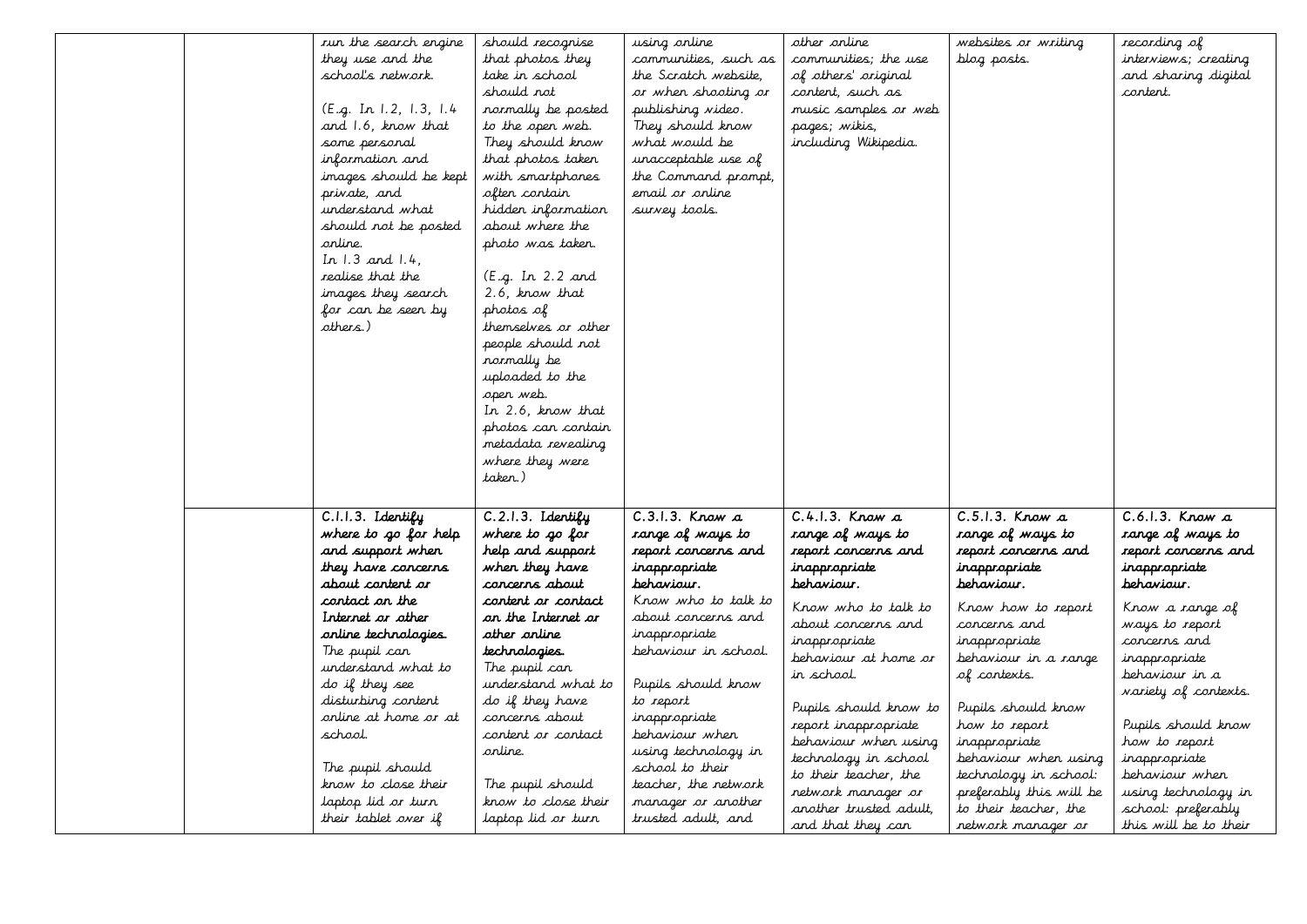| they find content,<br>such as inappropriate<br>images, which might<br>disturb them or other<br>pupils. They should<br>know to tell their<br>teacher or their<br>parents/carers if this<br>happers.<br>(E.g. In 1.3 and 1.4,<br>krow to close their<br>laptop lid or turn<br>their tablet over and<br>tell a teacher or their<br>parents/carers if they<br>find inappropriate<br>images.) | their tablet over if<br>they find content,<br>such as<br>inappropriate<br>images, which<br>might disturb them<br>or other pupils; if<br>someone they don't<br>trust contacts them<br>online; if someone<br>makes inappropriate<br>contact online. They<br>should know to tell<br>their teacher or<br>their parents/carers<br>if this happens,<br>and be aware that<br>they could talk to<br>another trusted<br>adult or to<br>Childline about this.<br>(E.g. In 2.4, known)<br>to close their laptop<br>lid or turn their<br>tablet over and tell<br>a teacher, their<br>parents/carers,<br>another trusted<br>adult or an agency<br>such as Childline if<br>they find<br>inappropriate<br>content.) | that they can<br>discuss any<br>concerns they have<br>with their teacher or<br>other trusted adults<br>ir school. | discuss any concerns<br>they have with their<br>teacher or other<br>trusted adults in<br>school. They should<br>also know that any<br>concerns over, or<br>inappropriate<br>behaviour with,<br>digital technology at<br>home can be<br>discussed with their<br>parents, with you or<br>with another trusted<br>adult. | another trusted adult.<br>They should know<br>how to report any<br>concerns over<br>inappropriate<br>behaviour with digital<br>technology at home.<br>Preferably this would<br>be through discussion<br>with their parents,<br>with you or with<br>another trusted adult.<br>Pupils should also<br>know how to report<br>inappropriate<br>behaviour to those<br>running websites<br>which they regularly<br>use, and to Childline,<br>CEOP or to the police. | teacher, the network<br>manager or another<br>trusted adult. They<br>should know how to<br>report any concerns<br>over, or inappropriate<br>behaviour with,<br>digital technology at<br>home. Preferably this<br>would be through<br>discussion with their<br>parents, with you or<br>with another trusted<br>adult. Pupils should<br>also krow how to<br>report inappropriate<br>behaviour to those<br>running websites<br>which they regularly<br>use, and to Childline,<br>CEOP or the police.<br>Pupils should know<br>that illegal content or<br>activities can be<br>reported to CEOP or<br>the police. |
|------------------------------------------------------------------------------------------------------------------------------------------------------------------------------------------------------------------------------------------------------------------------------------------------------------------------------------------------------------------------------------------|------------------------------------------------------------------------------------------------------------------------------------------------------------------------------------------------------------------------------------------------------------------------------------------------------------------------------------------------------------------------------------------------------------------------------------------------------------------------------------------------------------------------------------------------------------------------------------------------------------------------------------------------------------------------------------------------------|-------------------------------------------------------------------------------------------------------------------|-----------------------------------------------------------------------------------------------------------------------------------------------------------------------------------------------------------------------------------------------------------------------------------------------------------------------|--------------------------------------------------------------------------------------------------------------------------------------------------------------------------------------------------------------------------------------------------------------------------------------------------------------------------------------------------------------------------------------------------------------------------------------------------------------|---------------------------------------------------------------------------------------------------------------------------------------------------------------------------------------------------------------------------------------------------------------------------------------------------------------------------------------------------------------------------------------------------------------------------------------------------------------------------------------------------------------------------------------------------------------------------------------------------------------|
|                                                                                                                                                                                                                                                                                                                                                                                          |                                                                                                                                                                                                                                                                                                                                                                                                                                                                                                                                                                                                                                                                                                      | $C.3.1.X.$ Be<br>discerning in<br>evaluating digital                                                              | C.4.1.X. Be discerning<br>in evaluating digital<br>cartert.                                                                                                                                                                                                                                                           | C.5.I.X. Be discerning<br>in evaluating digital<br>content.                                                                                                                                                                                                                                                                                                                                                                                                  | C.6.1.X. Be discerning<br>in evaluating digital<br>cartert.                                                                                                                                                                                                                                                                                                                                                                                                                                                                                                                                                   |
|                                                                                                                                                                                                                                                                                                                                                                                          |                                                                                                                                                                                                                                                                                                                                                                                                                                                                                                                                                                                                                                                                                                      | cartert.<br>The pupil can decide<br>whether a web page<br>is relevant for a<br>given purpose or<br>question.      | The pupil can decide<br>whether digital content<br>is relevant for a<br>given purpose or<br>question.                                                                                                                                                                                                                 | The pupil can decide<br>whether digital content<br>is reliable and<br>unbiased.<br>The pupil can discuss                                                                                                                                                                                                                                                                                                                                                     | The pupil can form<br>ar opirior about the<br>effectiveness of<br>digital content.<br>Taking into account                                                                                                                                                                                                                                                                                                                                                                                                                                                                                                     |
|                                                                                                                                                                                                                                                                                                                                                                                          |                                                                                                                                                                                                                                                                                                                                                                                                                                                                                                                                                                                                                                                                                                      | The pupil can form a<br>judgement about                                                                           | The pupil can form a<br>judgement about                                                                                                                                                                                                                                                                               | whether particular<br>content (such as a<br>web page, other                                                                                                                                                                                                                                                                                                                                                                                                  | the intended audience<br>and purpose of the<br>content, the pupil can                                                                                                                                                                                                                                                                                                                                                                                                                                                                                                                                         |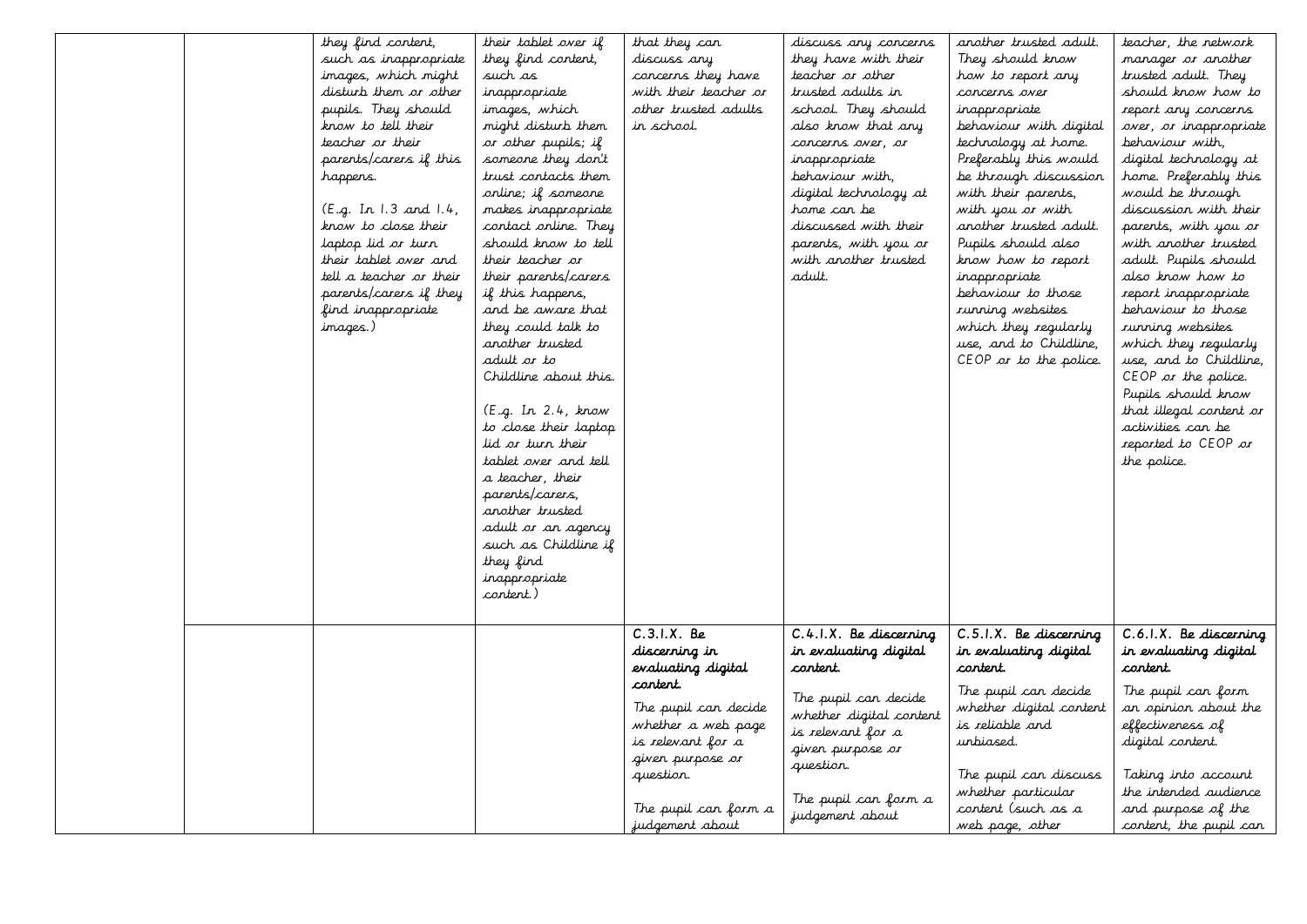|  |  | whether a web page<br>is appropriate for<br>finding out the<br>answer to a question<br>they have or for a<br>given purpose.                                                      | whether a web page,<br>such as a Wikipedia<br>article, or other<br>digital content is<br>appropriate for<br>finding out the<br>answer to a question<br>they have or for a<br>giver purpose.                          | pupils' pages or blog<br>posts) is reliable and<br>whether it has been<br>written from a neutral<br>point of view. They<br>should be able to<br>spot some examples<br>of bias in digital<br>content.                   | form a judgement as<br>to, and provide<br>reasons for, the<br>extent to which they<br>consider digital<br>content to be<br>effective. The content<br>might be media<br>resources or<br>marketing materials.           |
|--|--|----------------------------------------------------------------------------------------------------------------------------------------------------------------------------------|----------------------------------------------------------------------------------------------------------------------------------------------------------------------------------------------------------------------|------------------------------------------------------------------------------------------------------------------------------------------------------------------------------------------------------------------------|-----------------------------------------------------------------------------------------------------------------------------------------------------------------------------------------------------------------------|
|  |  | C.3.1.4. Understand<br>the opportunities<br>retwarks affer for<br>communication and<br>collaboration.<br>The pupil can use<br>email and<br><i>videoconferencing in</i><br>class. | C.4.1.4. Understand<br>the opportunities<br>retwarks affer for<br>cammunication and<br>collaboration.<br>The pupil can work<br>collaboratively with<br>classmates <i>o</i> n a<br>shared wiki.<br>The pupil can work | C.5.1.4. Understand<br>the opportunities<br>retworks offer for<br>cammunication and<br>collaboration.<br>The pupil can work<br>collaboratively with<br>classmates on a<br>class website or blog.<br>The pupil can work | C.6.1.4. Understand<br>the opportunities<br>networks offer for<br>cammunication and<br>collaboration.<br>The pupil can use<br>orline tools to plan<br>and carry out a<br>collaborative project.<br>The pupil can make |
|  |  |                                                                                                                                                                                  | collaboratively with<br>their peers on a<br>shared project, such<br>as a class wiki.<br>making useful<br>contributions and<br>providing feedback to<br>others.                                                       | productively and<br>positively with others<br>when developing a<br>shared website or<br>contributing to a<br>class blog.                                                                                               | use of an online tool<br>to plan and carry<br>out a collaborative<br>project.                                                                                                                                         |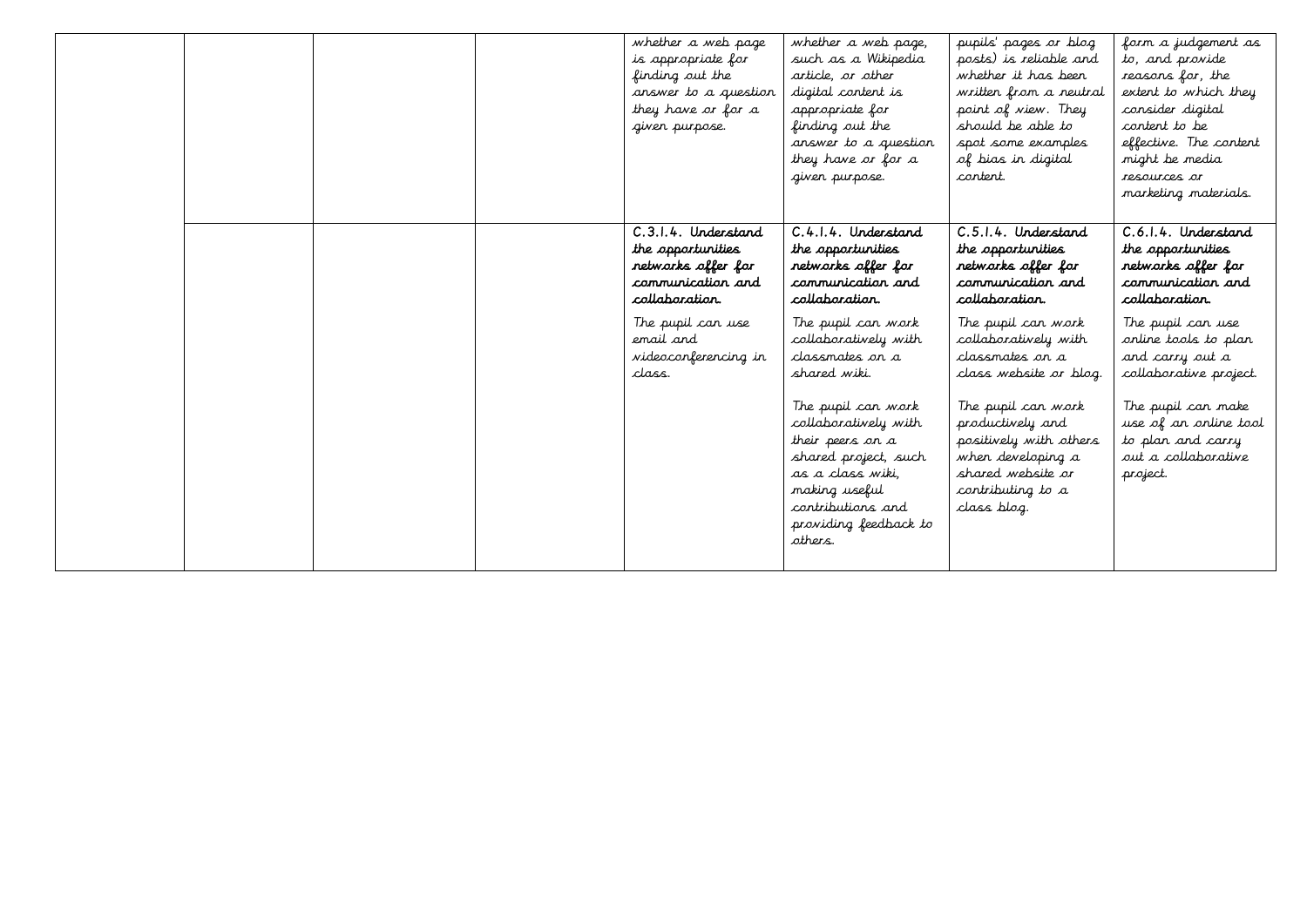### **Digital Literacy – Using IT Beyond School**

| Pre-school | Year                                                                                                                                                                                                               | Year 2                                                                                                                                                                                                                    | Year 3 | Year 4 | Year 5 | Year 6 |
|------------|--------------------------------------------------------------------------------------------------------------------------------------------------------------------------------------------------------------------|---------------------------------------------------------------------------------------------------------------------------------------------------------------------------------------------------------------------------|--------|--------|--------|--------|
| and        |                                                                                                                                                                                                                    |                                                                                                                                                                                                                           |        |        |        |        |
| Reception  |                                                                                                                                                                                                                    |                                                                                                                                                                                                                           |        |        |        |        |
|            | C.I.2.I. Recognise<br>common uses of<br>information<br>technology beyond<br>school.                                                                                                                                | C.2.2.1. Recagnise<br>common uses of<br>information<br>technology beyond<br>school.                                                                                                                                       |        |        |        |        |
|            | The pupil can show<br>an awareness of<br>how IT is used for<br>communication<br>beyond school.<br>The pupil can mention<br>some of the ways in                                                                     | The pupil can show<br>an awareness of<br>how IT is used for<br>a range of<br>purposes beyond<br>school.<br>The pupil can name                                                                                             |        |        |        |        |
|            | which IT is used to<br>communicate beyond<br>school. E.g. They<br>might know that<br>some people use<br>social media such as<br>Facebook, email,<br>video calls or online<br>greetings to say<br>happy birthday to | a rumber of<br>purposes for which<br>IT is used beyord<br>school. The pupil<br>might know that<br>adults can share<br>work and discuss<br>ideas in online<br>communities; that<br>photos can be                           |        |        |        |        |
|            | their friends.<br>(E.g. In 1.6 recognise<br>online collaboration<br>tools such as Google<br>Forms and the Google<br>Suite.)                                                                                        | taken, edited and<br>shared easily using<br>digital technology;<br>that the web is<br>made up of<br>information shared<br>by people and<br>organisations; that<br>people use email for<br>a range of<br>purposes and in a |        |        |        |        |
|            |                                                                                                                                                                                                                    | variety of contexts;<br>that scientists use<br>computers when<br>collecting and<br>analysing data.                                                                                                                        |        |        |        |        |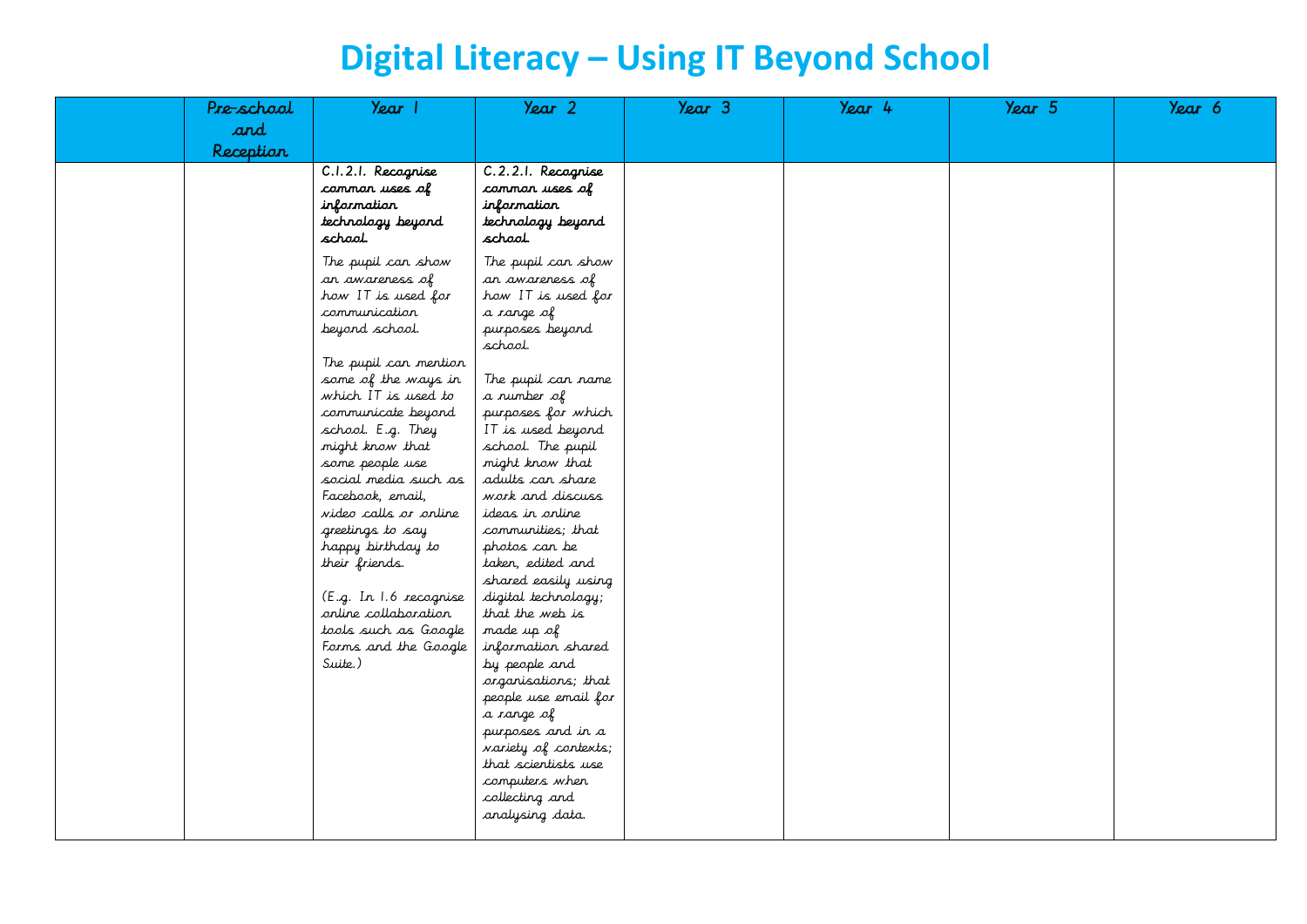|  | (E.g. In 2.1 and<br>2.2, recognise that<br>people can share<br>work and discuss<br>ideas using online<br>communities.<br>In 2.3, recognise<br>that people take,<br>edit and share<br>photographs using<br>digital technology.<br>In 2.4, recognise<br>that people publish<br>useful information<br>or the web.<br>In 2.5, recognise<br>that videos can be<br>edited digitally to<br>great effect.<br>In 2.6, recognise |  |  |
|--|------------------------------------------------------------------------------------------------------------------------------------------------------------------------------------------------------------------------------------------------------------------------------------------------------------------------------------------------------------------------------------------------------------------------|--|--|
|  | that scientists use<br>a range of digital<br>technologies when<br>collecting and<br>analysing data.)                                                                                                                                                                                                                                                                                                                   |  |  |